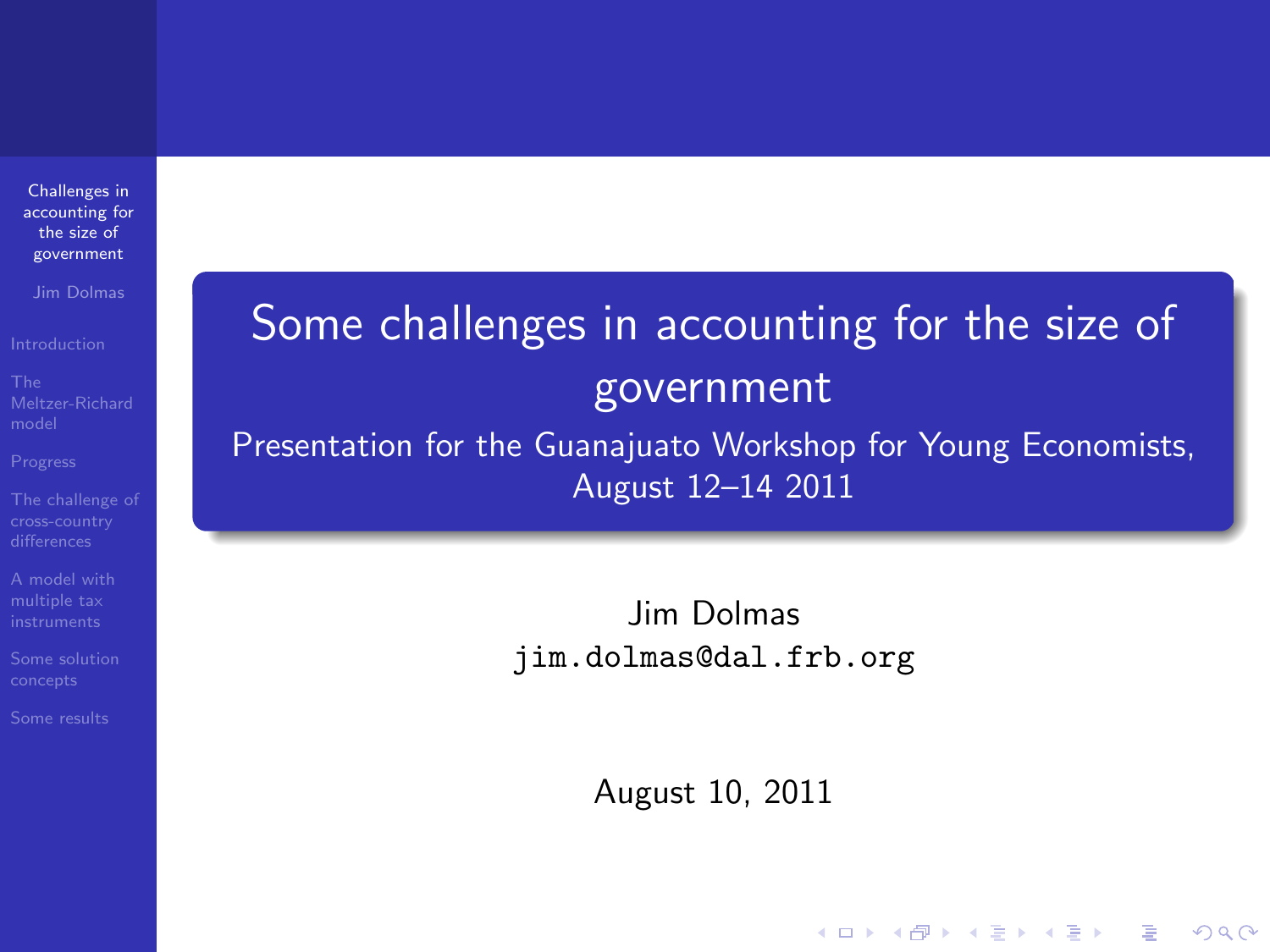## Coincidentally, 30 years ago this year. . .

Challenges in [accounting for](#page-0-0) the size of government

Jim Dolmas

#### [Introduction](#page-1-0)

- 
- 
- 
- [A model with](#page-16-0)
- 
- <span id="page-1-0"></span>
- Allan Meltzer & Scott Richard's "A rational theory of the size of government" (Journal of Political Economy, October 1981)
- Template for (almost) all subsequent work
- Main ingredients:
	- Size of government  $=$  transfers/redistribution/size of "welfare state" (not revisiting Hobbes, Plato, etc.)
	- Minimal politics—vague majoritarianism (median voter)
	- Equilibrium policies represent preferred points of decisive agent

**KORK ERKER ADE YOUR** 

Key trade-off: more government, smaller pie to redistribute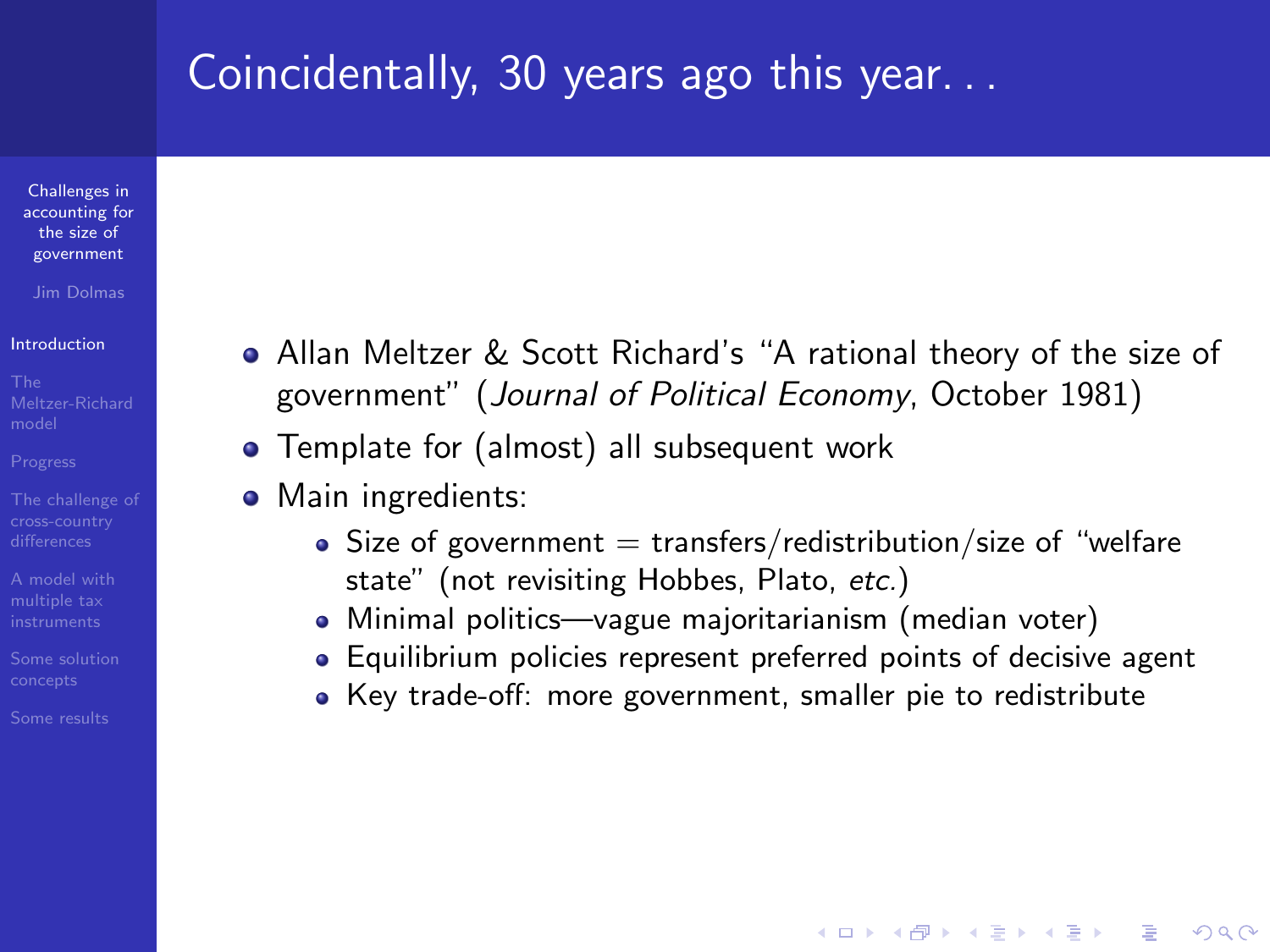# Much progress, many challenges

Challenges in [accounting for](#page-0-0) the size of government

Jim Dolmas

#### [Introduction](#page-1-0)

- 
- 
- 
- [A model with](#page-16-0)
- 
- 
- A large literature has developed since then: much progress
- I'm going to emphasize some difficulties, though
	- Mainly in accounting for cross-country differences in composition of taxes
	- o cf. Peter Lindert, Growing Public (Cambridge University Press, 2004)
- My bias is toward macro-political economy models, calibratable, quantitative
- Still, I'll try some methods more common to theoretical political science than to macro

**KORK ERKER ADE YOUR** 

Uncovered set, essential set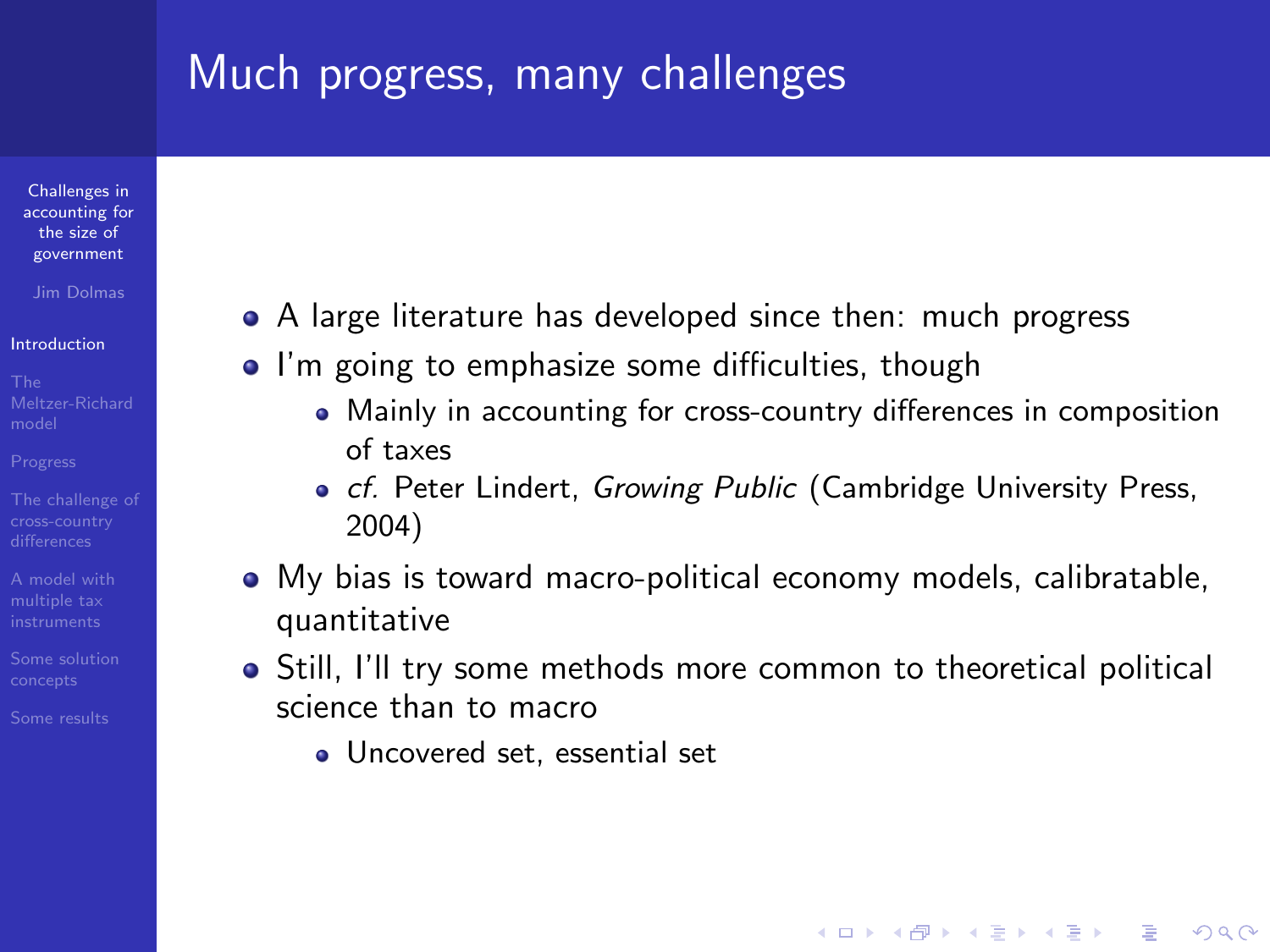# Roadmap of talk

Challenges in [accounting for](#page-0-0) the size of government

Jim Dolmas

#### [Introduction](#page-1-0)

#### <sup>1</sup> [Introduction](#page-1-0)

<sup>2</sup> [The Meltzer-Richard model](#page-4-0)

#### <sup>3</sup> [Progress](#page-10-0)

- <sup>4</sup> [The challenge of cross-country differences](#page-13-0)
- <sup>5</sup> [A model with multiple tax instruments](#page-16-0)

**KORK ERRY ABY DE YOUR** 

- <sup>6</sup> [Some solution concepts](#page-29-0)
- <sup>7</sup> [Some results](#page-36-0)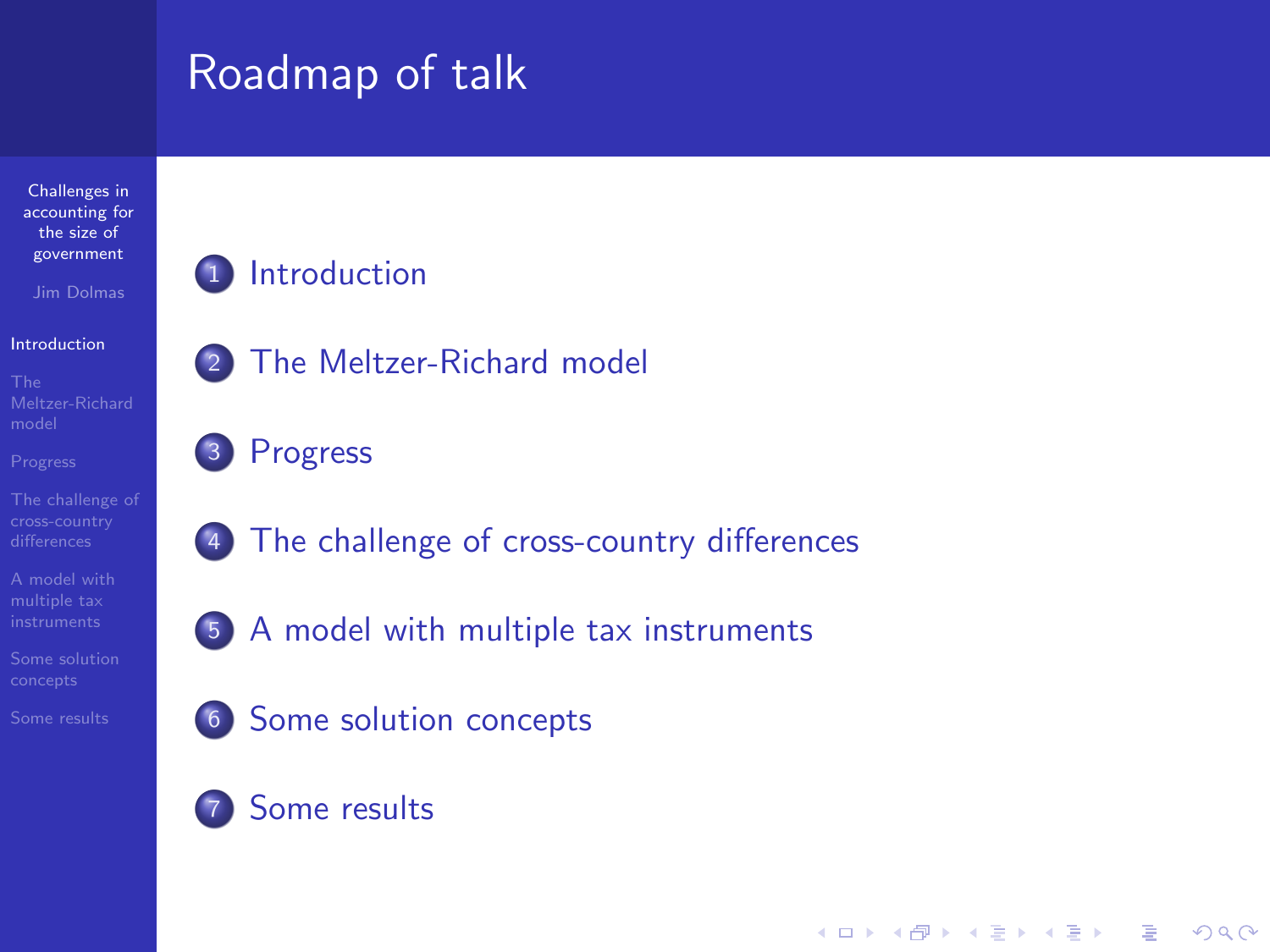#### Meltzer-Richard: A parametric example

Challenges in [accounting for](#page-0-0) the size of government

Jim Dolmas

The [Meltzer-Richard](#page-4-0) model

[A model with](#page-16-0)

<span id="page-4-0"></span>

Two types of agents, with preferences over consumption and leisure

$$
U(c_i, l_i) = \log(c_i) + \psi \log(l_i)
$$

- Agents differ in labor productivity,  $e_1 < e_H$ ,
- Leisure is time not spent working,  $l_i = 1 n_i$ , and type- $i$  agent supplies effective labor  $e_i n_i$ .
- Labor income, we<sub>i</sub>n<sub>i</sub> taxed at flat rate  $\tau$ . All agents receive an identical transfer  $T$ . This gives a budget constraint

$$
(1-\tau)we_in_i+T=c
$$

**KORK ERKER ADE YOUR** 

• Important constraint is  $n_i > 0$ , equivalently  $l_i \leq 1$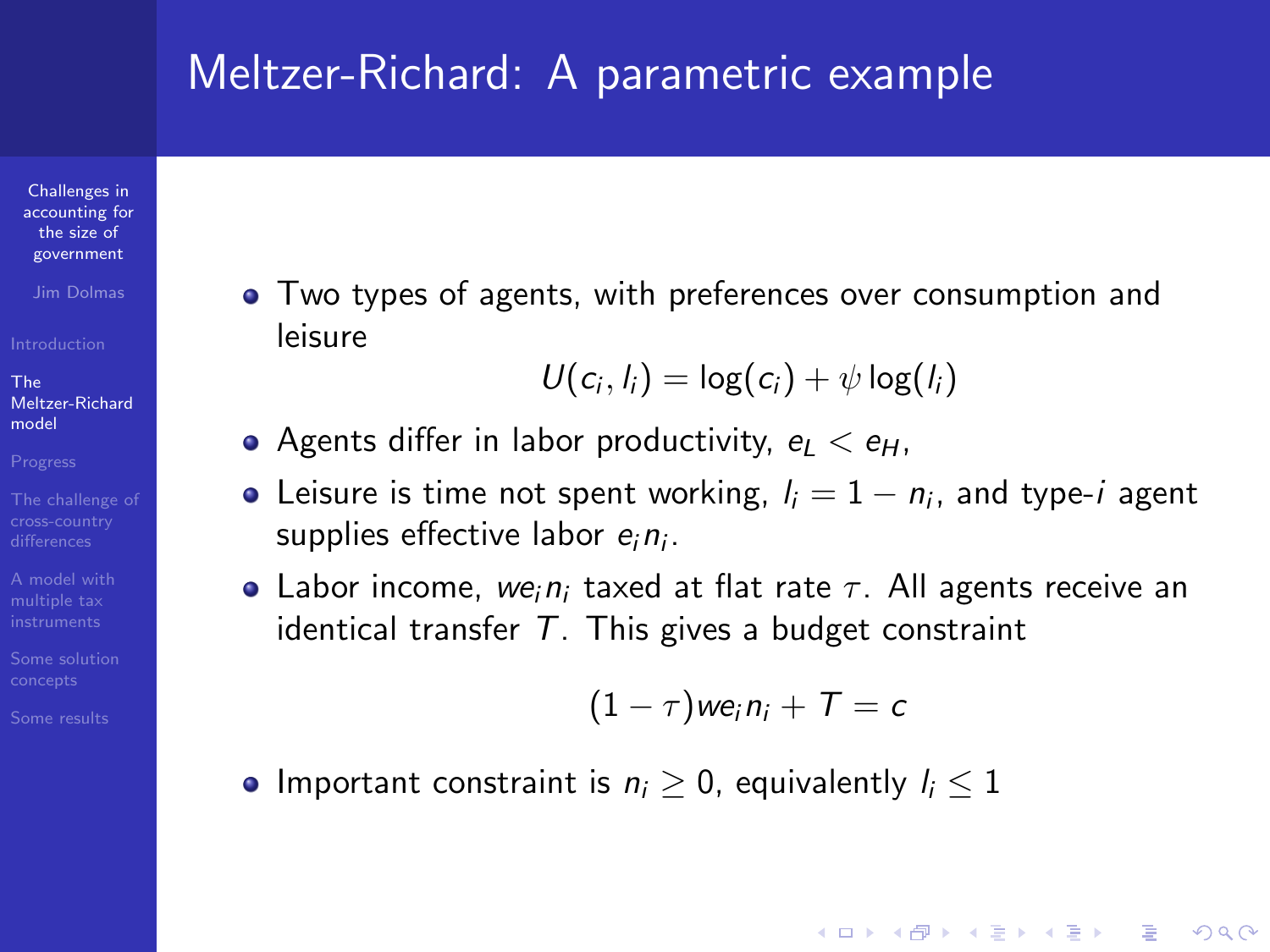#### Meltzer-Richard: A parametric example

Challenges in [accounting for](#page-0-0) the size of government

Jim Dolmas

The [Meltzer-Richard](#page-4-0) model

[A model with](#page-16-0)

**•** Technology is simple, linear in effective labor:

 $C = wN$ 

where

$$
N=\sum_i p_i e_i n_i
$$

and  $p_i$  is type  $i$ 's share of population.

Government simply collects tax revenue, redistributes

 $T = \tau wN$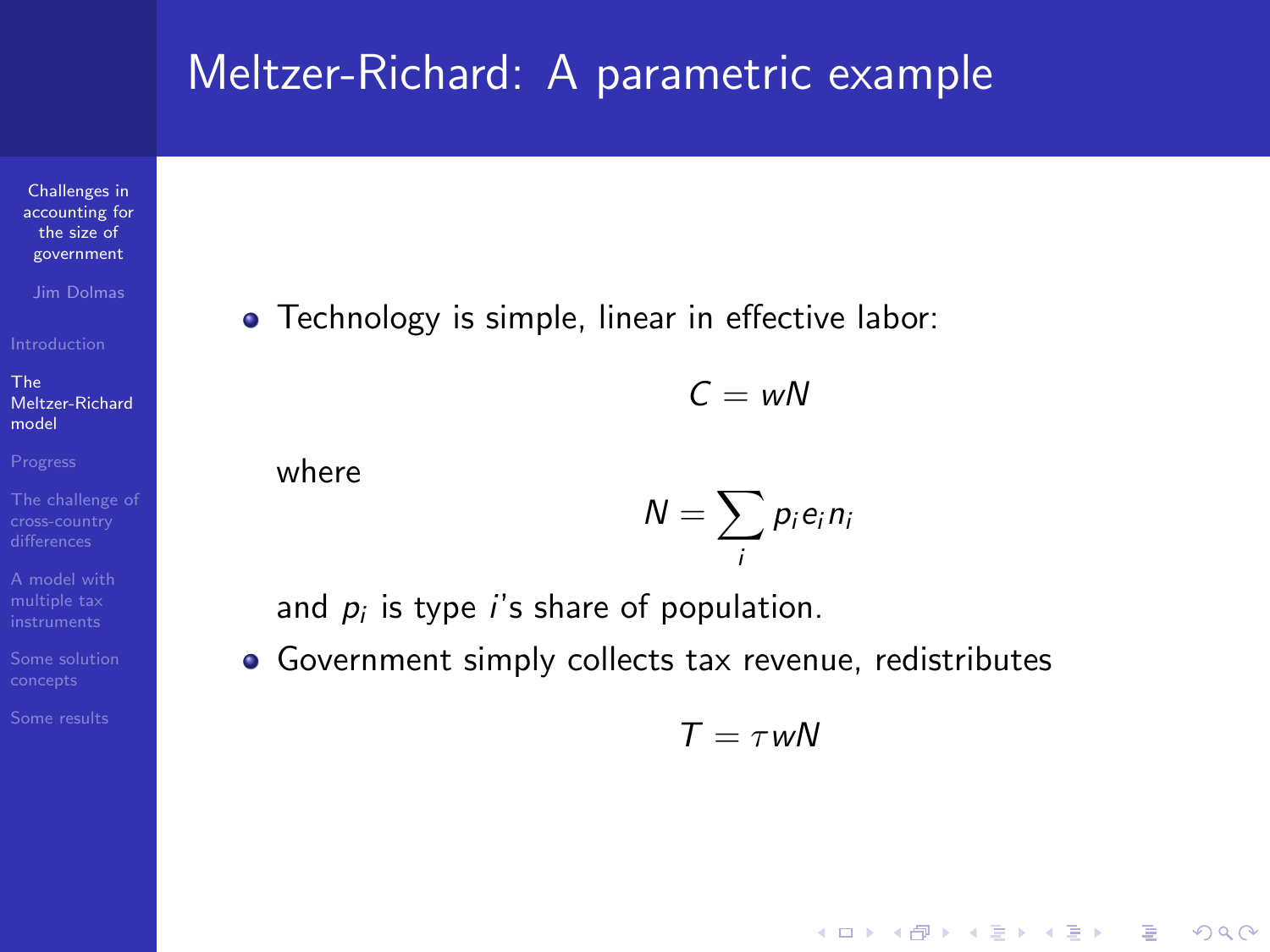#### Essential tensions

Challenges in [accounting for](#page-0-0) the size of government

Jim Dolmas

The [Meltzer-Richard](#page-4-0) model

[A model with](#page-16-0)

 $\bullet$  Subsitute  $\top$  from government's budget constraint into agent's budget constraint to get

 $we_i n_i + \tau[ wN - we_i n_i] = c$ 

- Only agent with below-average earnings (type  $e_L$ ) gains from redistribution. Type  $e_H$  would prefer  $\tau = 0$ .
- Does type  $e_L$  want  $\tau = 1$ ? No—because tax is distortionary (higher  $\tau$ , lower N), this is not a pure redistribution game.
- It's only because taxes distort economic activity that we have any hope of finding interior political equilibria (or political equilibria at all, if we increase the number of agent types).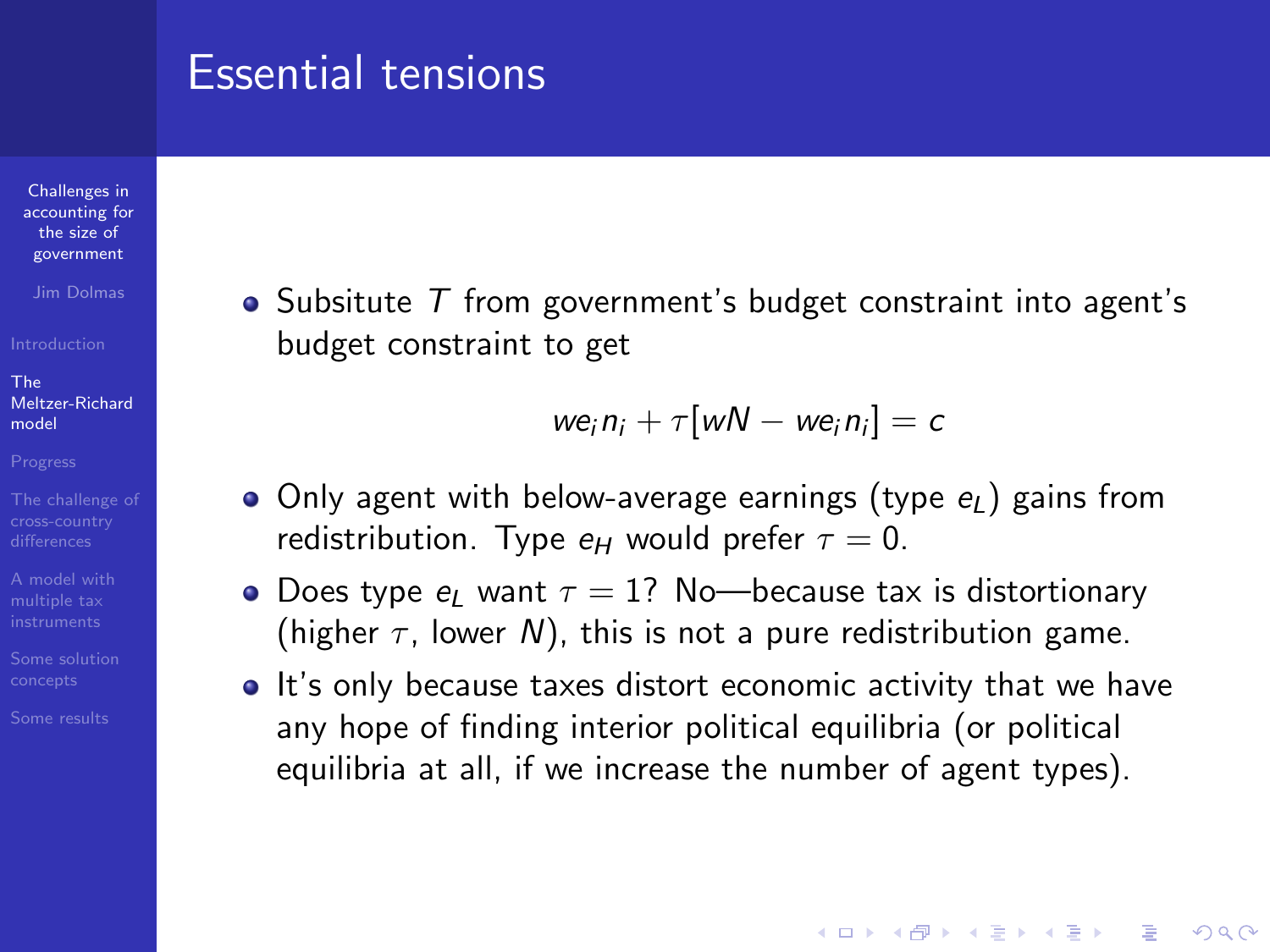# Calibrating & solving

Challenges in [accounting for](#page-0-0) the size of government

Jim Dolmas

The [Meltzer-Richard](#page-4-0) model

[A model with](#page-16-0)

- Could solve model algebraically, but—even though this is clearly a toy model—I still like to calibrate, get quantitative solutions
- The model only has two items to calibrate: preference parameter  $\psi$  and type distribution  $\{ \rho_i , e_i \}$ . The technology parameter  $w$ just sets units, doesn't matter otherwise.
- $\bullet \psi$  governs agents' allocation of time between leisure and market work. If we had a representative agent,  $\psi = 2$  would give  $n = 1/3$ , so let's use that.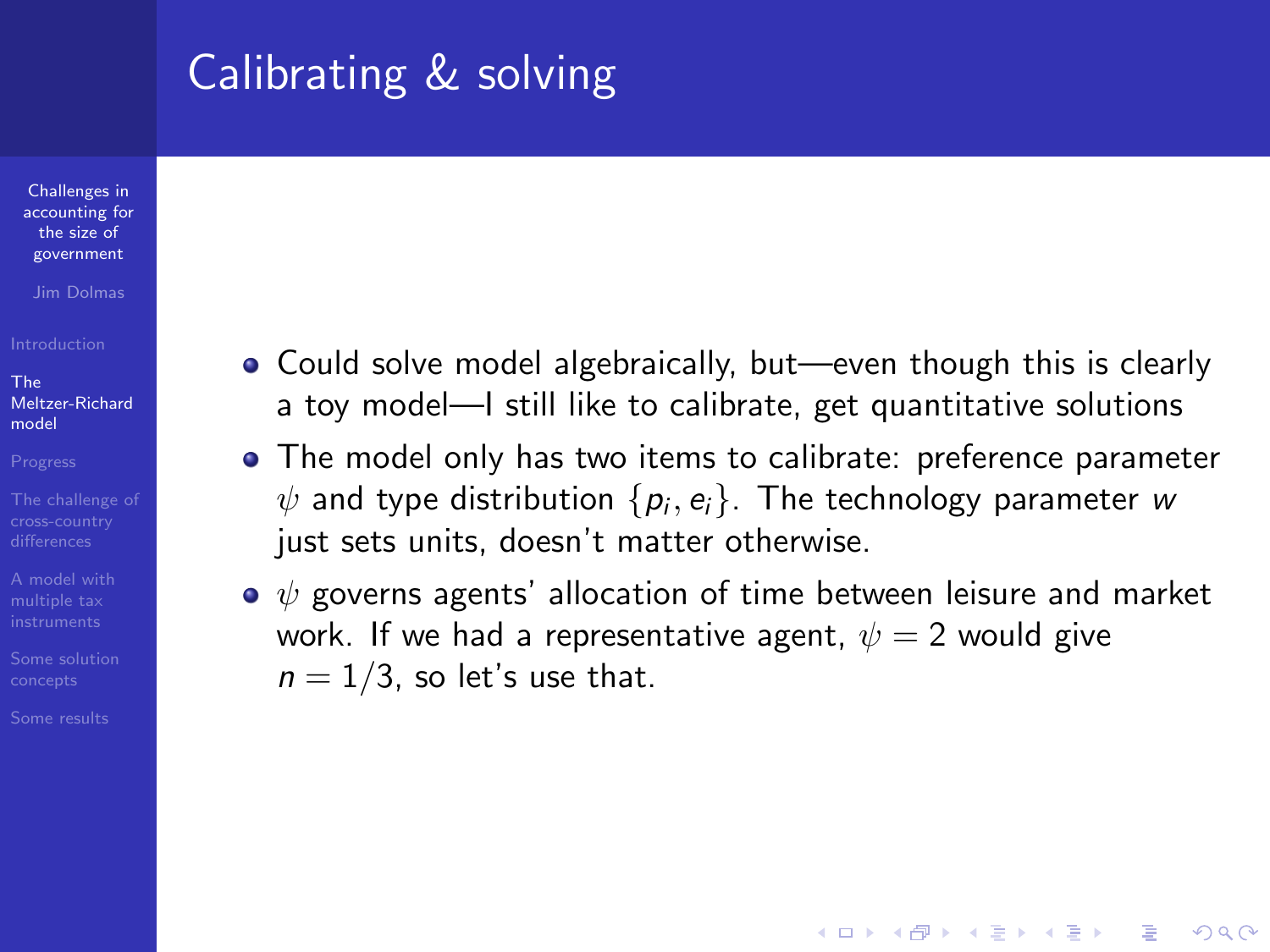# Calibrating & solving

Challenges in [accounting for](#page-0-0) the size of government

Jim Dolmas

The [Meltzer-Richard](#page-4-0) model

[A model with](#page-16-0)

- For the types' shares of the population,  $50 50$  does us no good. Since we do observe non-zero taxes, let's make the  $e_l$ type the majority,  $p_L = 0.6$ , and  $p_H = 0.4$ .
- Then, can set  $e_l$  and  $e_H$  to match some facts—in particular, Katz-Autor estimate of standard deviation of log real wages.

• This plus 
$$
\sum_{i} p_i e_i = 1
$$
 gives

$$
(e_L,e_H)=(0.547,1.980)
$$

or

$$
e_H/e_L \approxeq 3.1
$$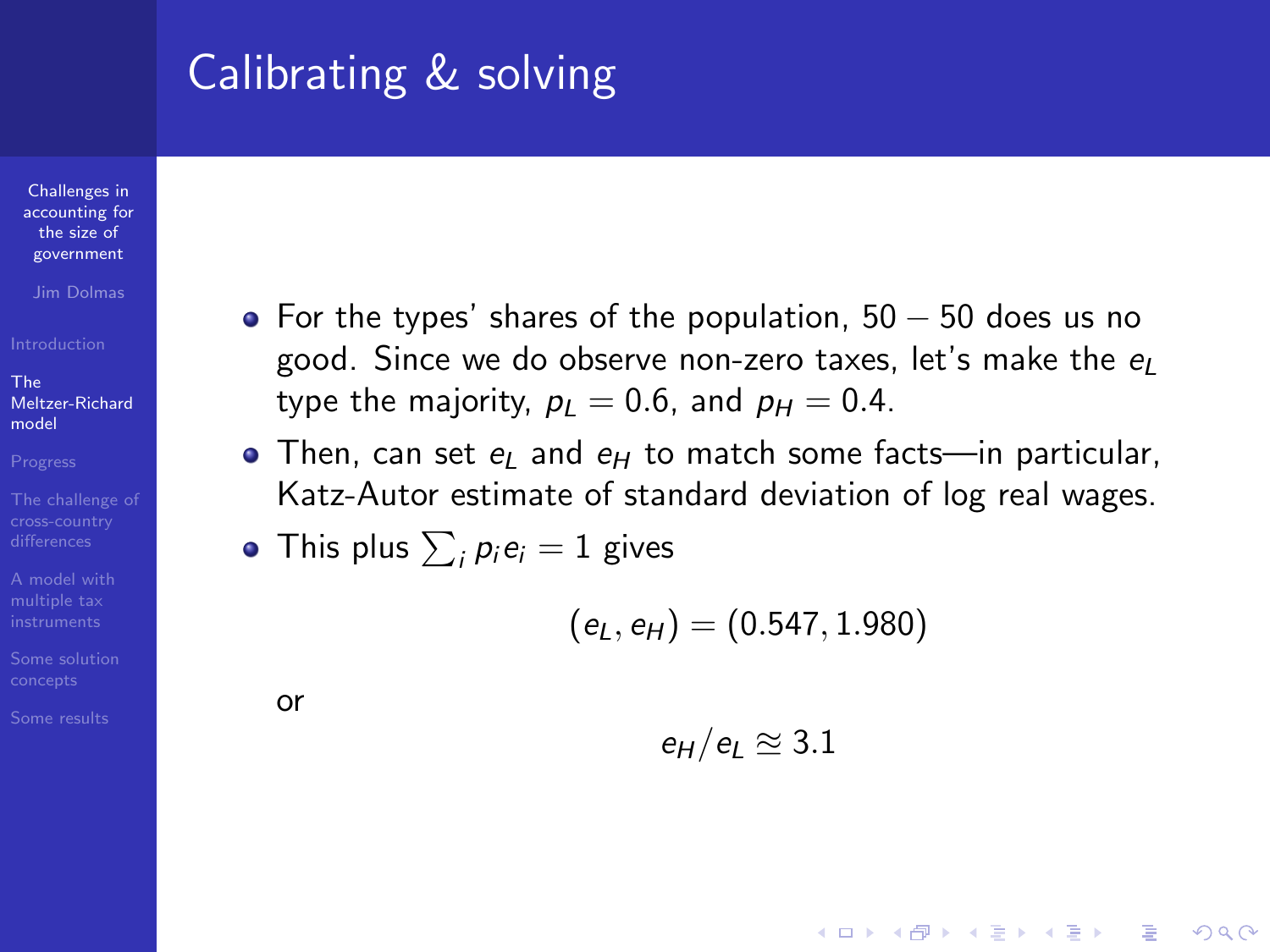# What do we find? Way too much government



 $2990$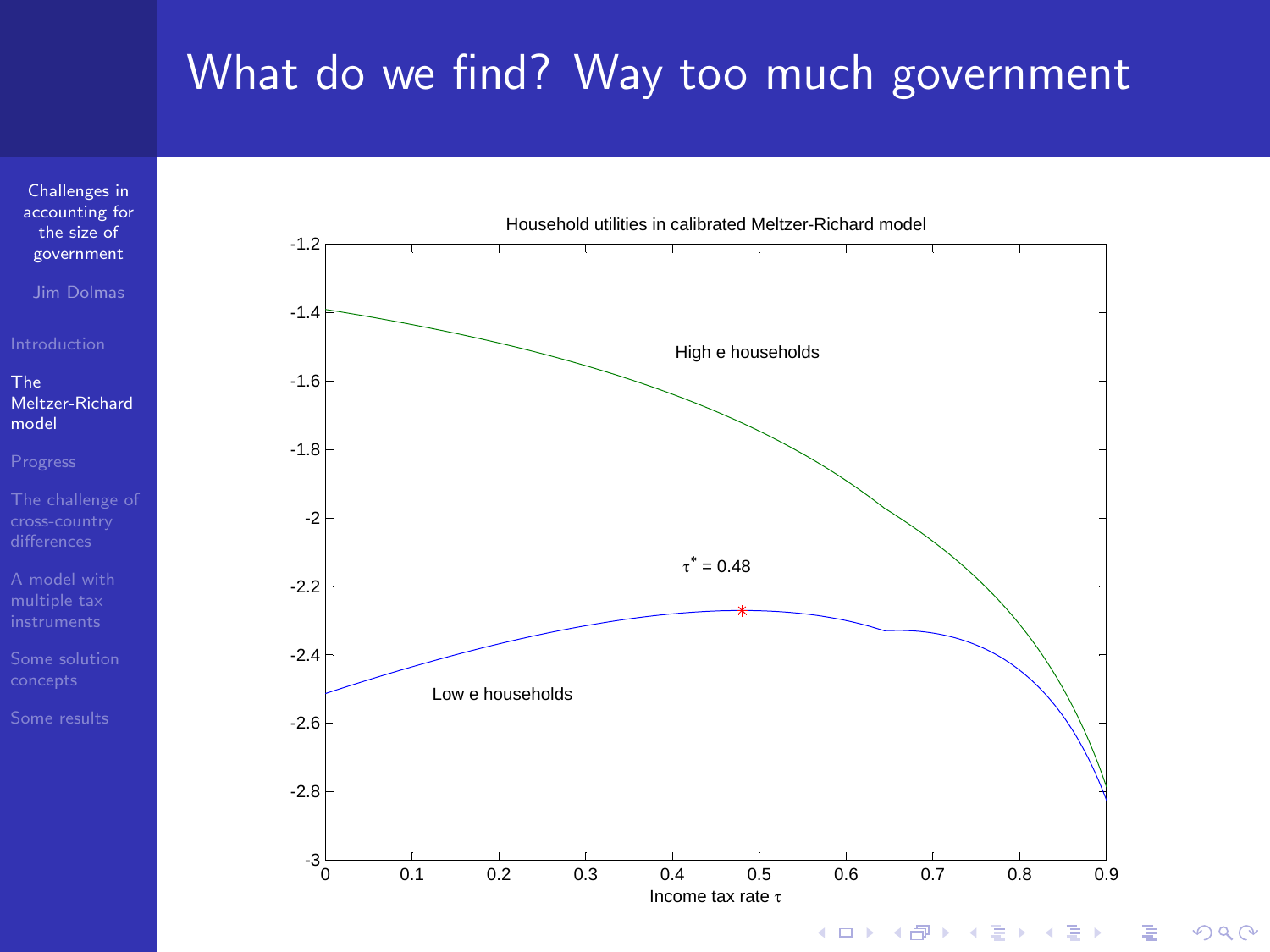#### Extensions of Meltzer-Richard

Challenges in [accounting for](#page-0-0) the size of government

Jim Dolmas

#### [Progress](#page-10-0)

[A model with](#page-16-0)

<span id="page-10-0"></span>

- Many extensions of basic model have expanded our understanding of the determinants of the size of government
- Krusell & Rios-Rull (AER, 1999): Extends Meltzer-Richard to neoclassical growth model
	- Heterogeneity in initial capital holdings and labor productivity
	- Single tax instrument, median voter
	- Markov equilibrium,  $\tau_{t+1} = \Psi(A_t, \tau_t)$ ,  $A_{t+1} = H(A_t, \tau_t)$
	- What does steady state of the mapping look like? Calibrated to US data, gives about the right size of government,  $\approx$  7% of GDP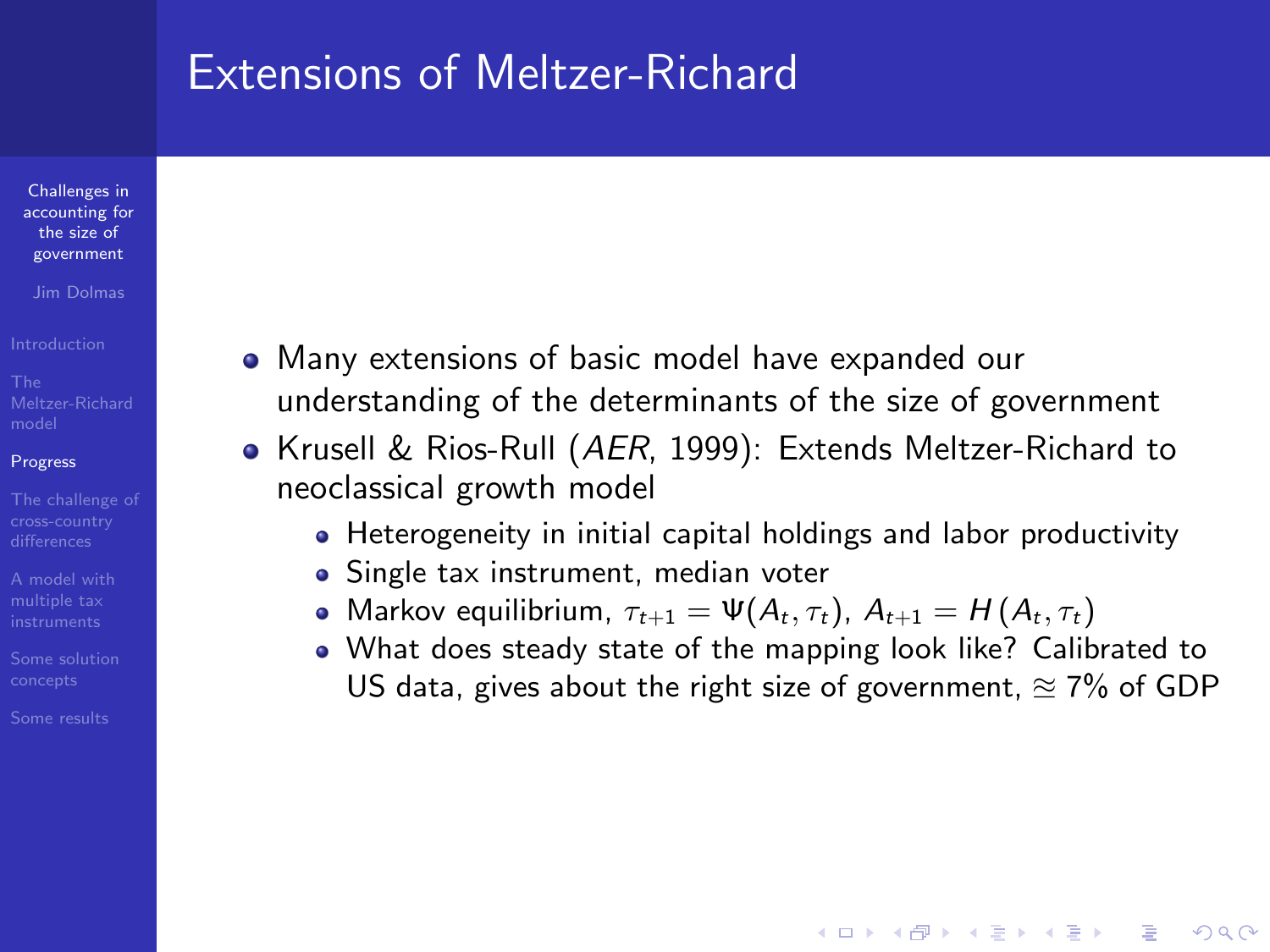#### Extensions of Meltzer-Richard

Challenges in [accounting for](#page-0-0) the size of government

Jim Dolmas

#### [Progress](#page-10-0)

[A model with](#page-16-0)

- Krusell, Quadrini, Rios-Rull (*JME*, 1996): Comparing income tax systems to consumption tax systems
	- Consumption tax systems ⇒ bigger government
	- Switch from income tax to consumption tax may make everyone worse off
	- When both types of taxes allowed (they assume one decisive agent type), consumption tax rate is positive & income tax rate is negative

**KORK ERKER ADE YOUR** 

Negative income tax rate undoes some of the distortion associated with the high consumption tax rate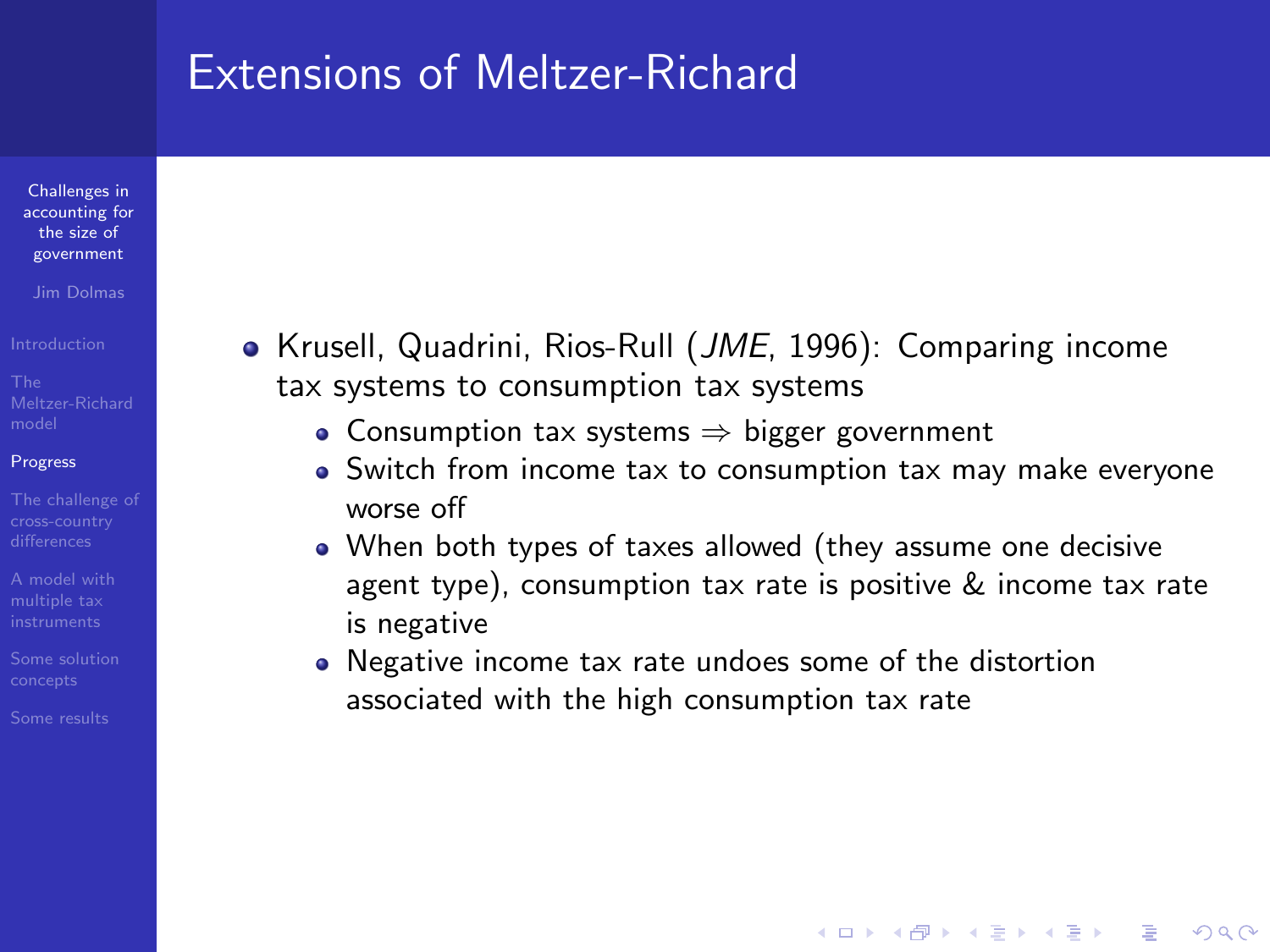#### Extensions of Meltzer-Richard

Challenges in [accounting for](#page-0-0) the size of government

Jim Dolmas

#### [Progress](#page-10-0)

[A model with](#page-16-0)

- Hassler, Rodriguez Mora, Storesletten & Zilibotti (AER, 2003): Survival of the welfare state paper
	- Agents can investment in improving their labor productivity ('education')
	- Redistribution reduces incentive to invest  $\Rightarrow$  greater demand for redistribution
	- Makes welfare state persistent
	- OLG framework with two-period-lived agents; median voter; Markov equilibrium; theoretical
- **•** Hassler, Krusell, Storesletten & Zilibotti (*JME*, 2005): Dynamics of government
	- **Similar structure to HRSZ**
	- Under probabilistic voting, welfare state does not survive in steady state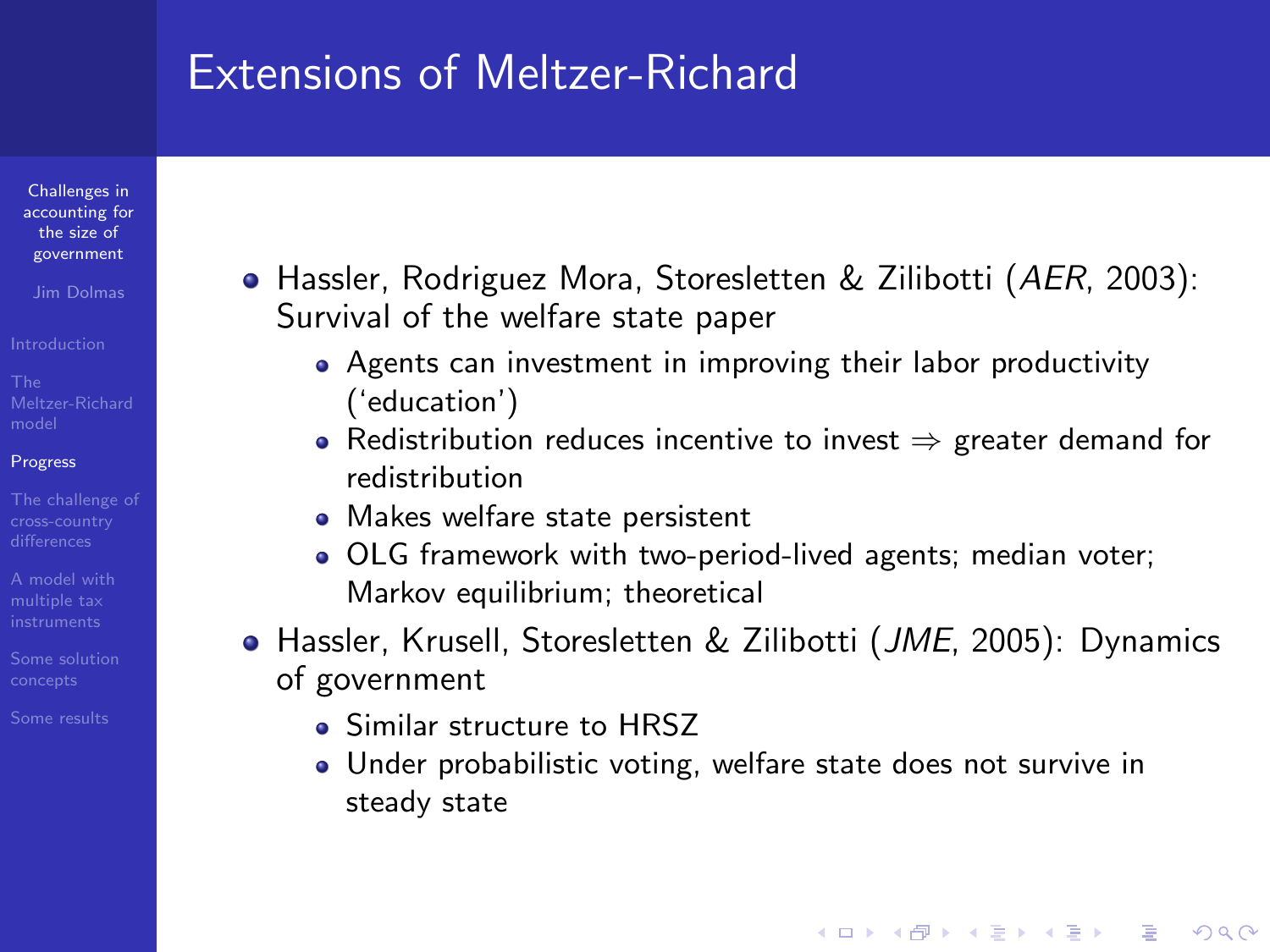## The challenge posed by cross-country comparisons

Challenges in [accounting for](#page-0-0) the size of government

Jim Dolmas

[The challenge of](#page-13-0) cross-country differences

[A model with](#page-16-0)

<span id="page-13-0"></span>

- Why is US social spending not more like, say, Norway?
- Can we have a successful theory of the size of government that does not explain cross-country differences in the size of welfare states?
- Composition of financing seems important for cross-country comparisons
	- E.g., consumption taxes in Norway 26%, versus US 6%.
	- Peter Lindert's Growing Public: Nordic welfare states are very big, but they're financed very efficiently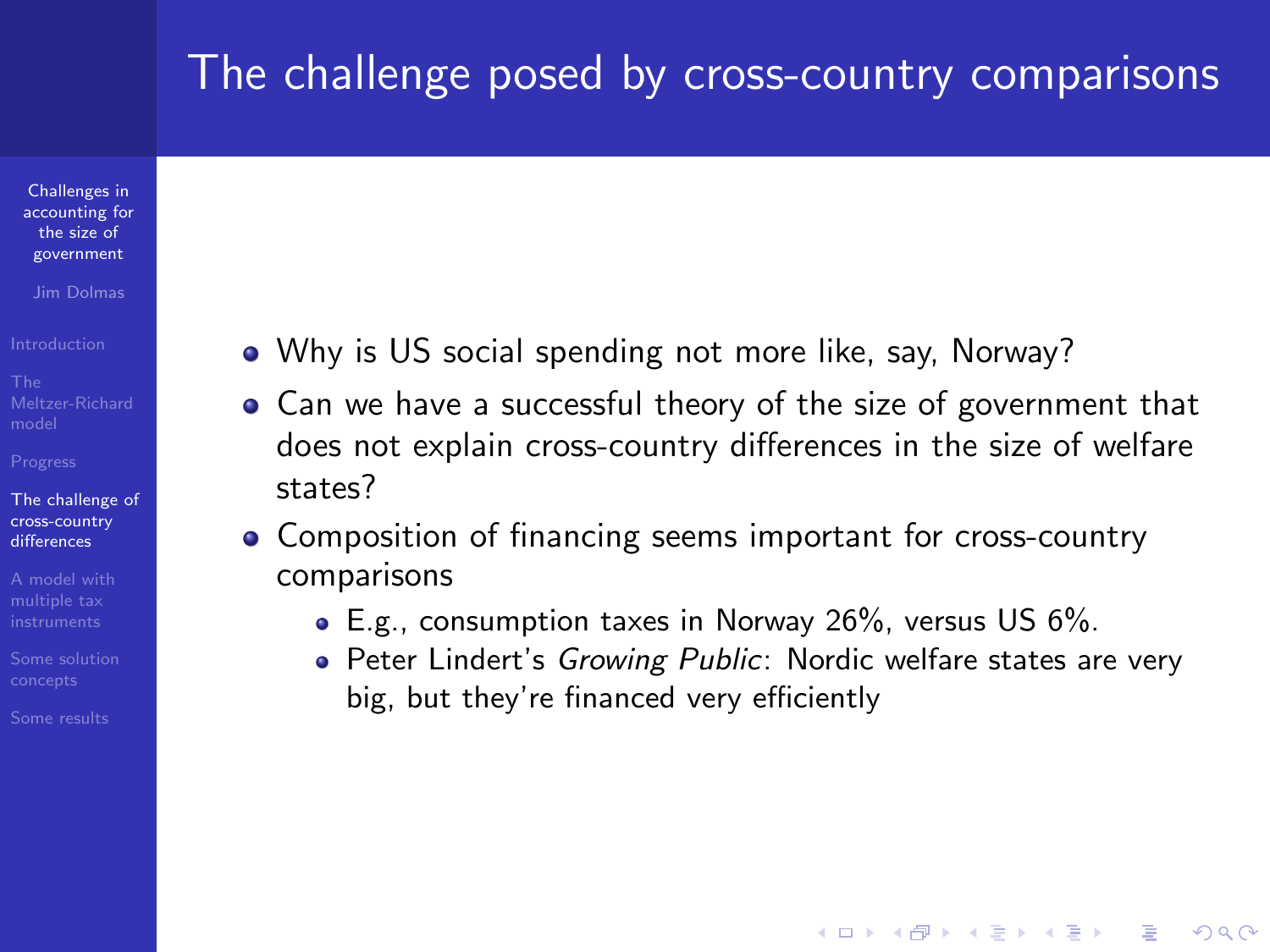# Tax rates for 20 OECD countries (Carey & Rabesona, 2002)

Challenges in [accounting for](#page-0-0) the size of government

Jim Dolmas

[The challenge of](#page-13-0) cross-country differences

|             | Consumption | Labor income | Capital income |
|-------------|-------------|--------------|----------------|
| US.         | 6.4         | 23.4         | 27.3           |
| Japan       | 6.4         | 24.1         | 27.9           |
| Switzerland | 9.3         | 30.9         | 27.1           |
| Australia   | 12.1        | 20.9         | 30.7           |
| Germany     | 13.4        | 35.0         | 21.2           |
| Canada      | 13.9        | 29.6         | 36.8           |
| Italy       | 13.9        | 37.7         | 31.0           |
| Spain       | 14.5        | 30.7         | 20.0           |
| Belgium     | 15.0        | 41.3         | 32.7           |
| France      | 15.1        | 40.5         | 33.2           |

 $\left\{ \begin{array}{ccc} \pm & \pm & \pm \end{array} \right.$ 

 $\equiv$ 

 $2990$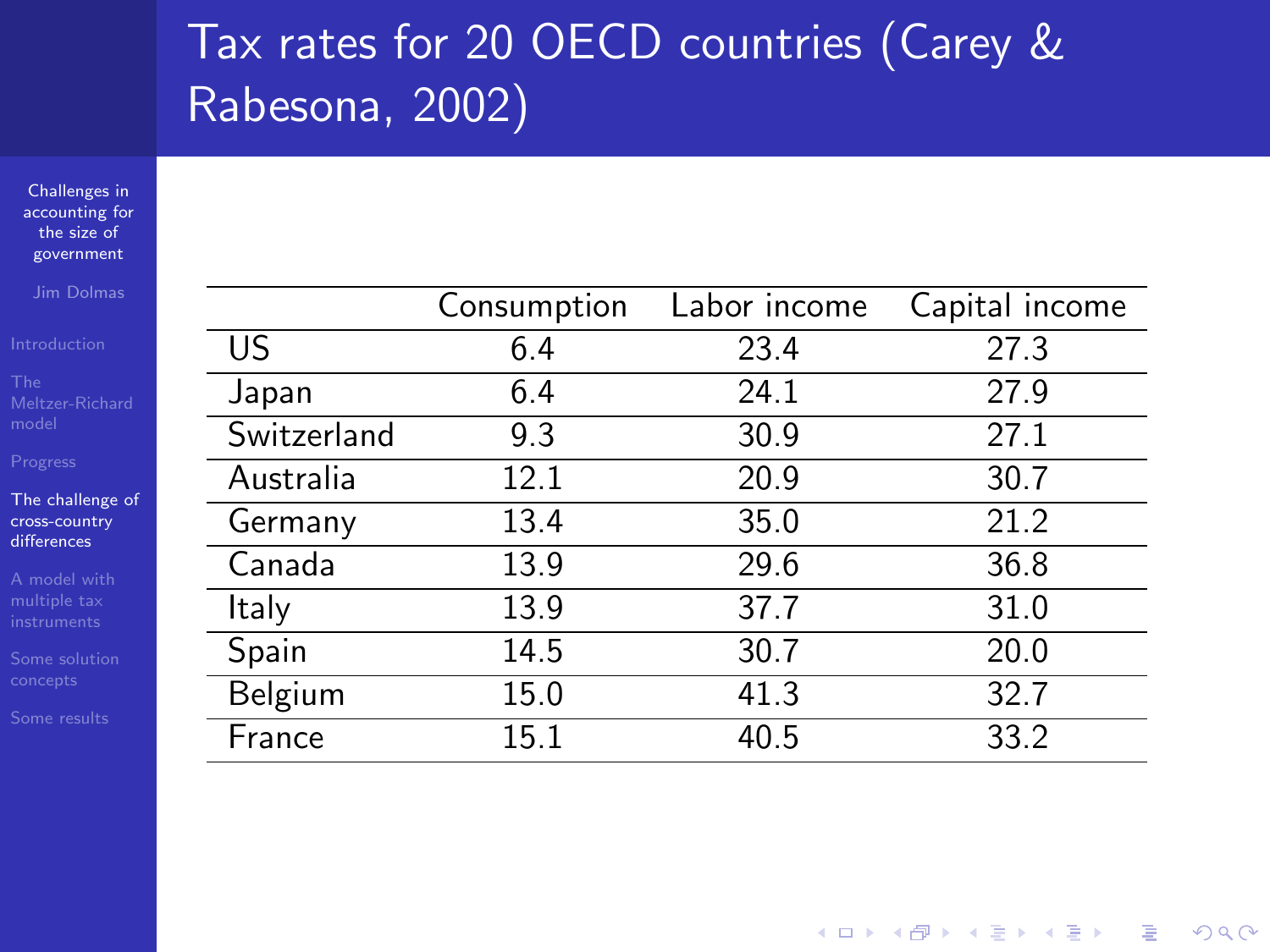# Tax rates for 20 OECD countries (Carey & Rabesona, 2002)

Challenges in [accounting for](#page-0-0) the size of government

Jim Dolmas

[The challenge of](#page-13-0) cross-country differences

|                    | Consumption | Labor income | Capital income |
|--------------------|-------------|--------------|----------------|
| Greece             | 15.5        | 34.9         | 12.9           |
| UK                 | 15.7        | 22.6         | 34.0           |
| Korea              | 15.8        | 9.9          | 16.7           |
| Austria            | 16.2        | 39.6         | 24.3           |
| <b>Netherlands</b> | 18.0        | 36.4         | 32.7           |
| Finland            | 18.7        | 45.0         | 26.0           |
| Sweden             | 19.8        | 49.6         | 35.7           |
| Portugal           | 19.9        | 23.9         | 17.6           |
| Denmark            | 20.6        | 39.9         | 39.5           |
| Norway             | 25.7        | 36.2         | 24.7           |
| Mean               | 15.3        | 32.6         | 27.6           |

**KORK STRATER STRAKER**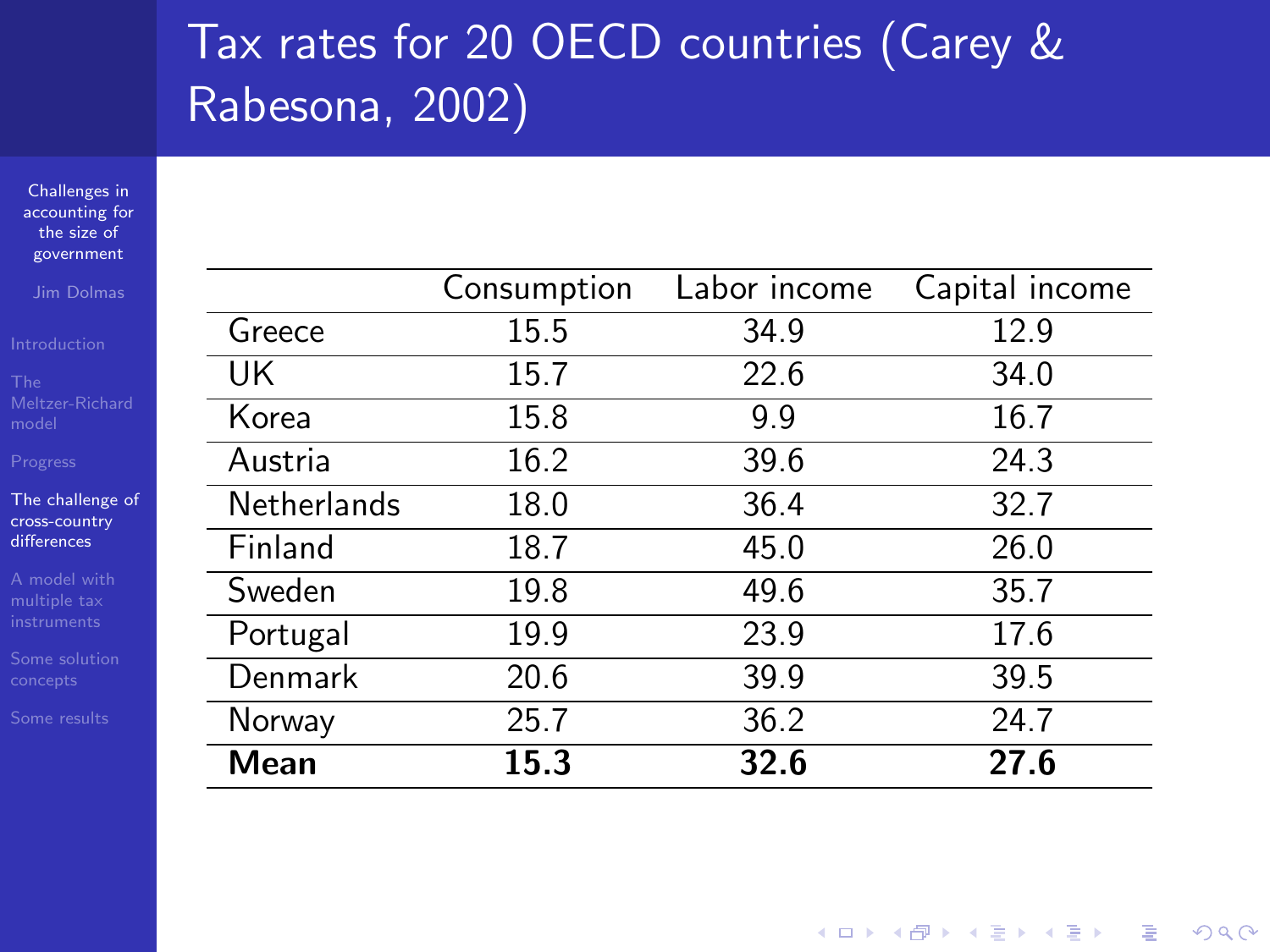#### A model with three types of taxes

Challenges in [accounting for](#page-0-0) the size of government

Jim Dolmas

[A model with](#page-16-0) multiple tax instruments

<span id="page-16-0"></span>

- Households pay three types of taxes, on capital income, labor income, and consumption
- Very simple model, two-sector  $AK$  (a la Rebelo, JPE 1999)
- Equilibria given constant tax rates have no transitional dynamics, and households' relative positions in wealth/income distribution constant.
- Solve for BGE given constant taxes, take households' utilities over constant tax rates,  $V_i(\tau)$ , as inputs to political decision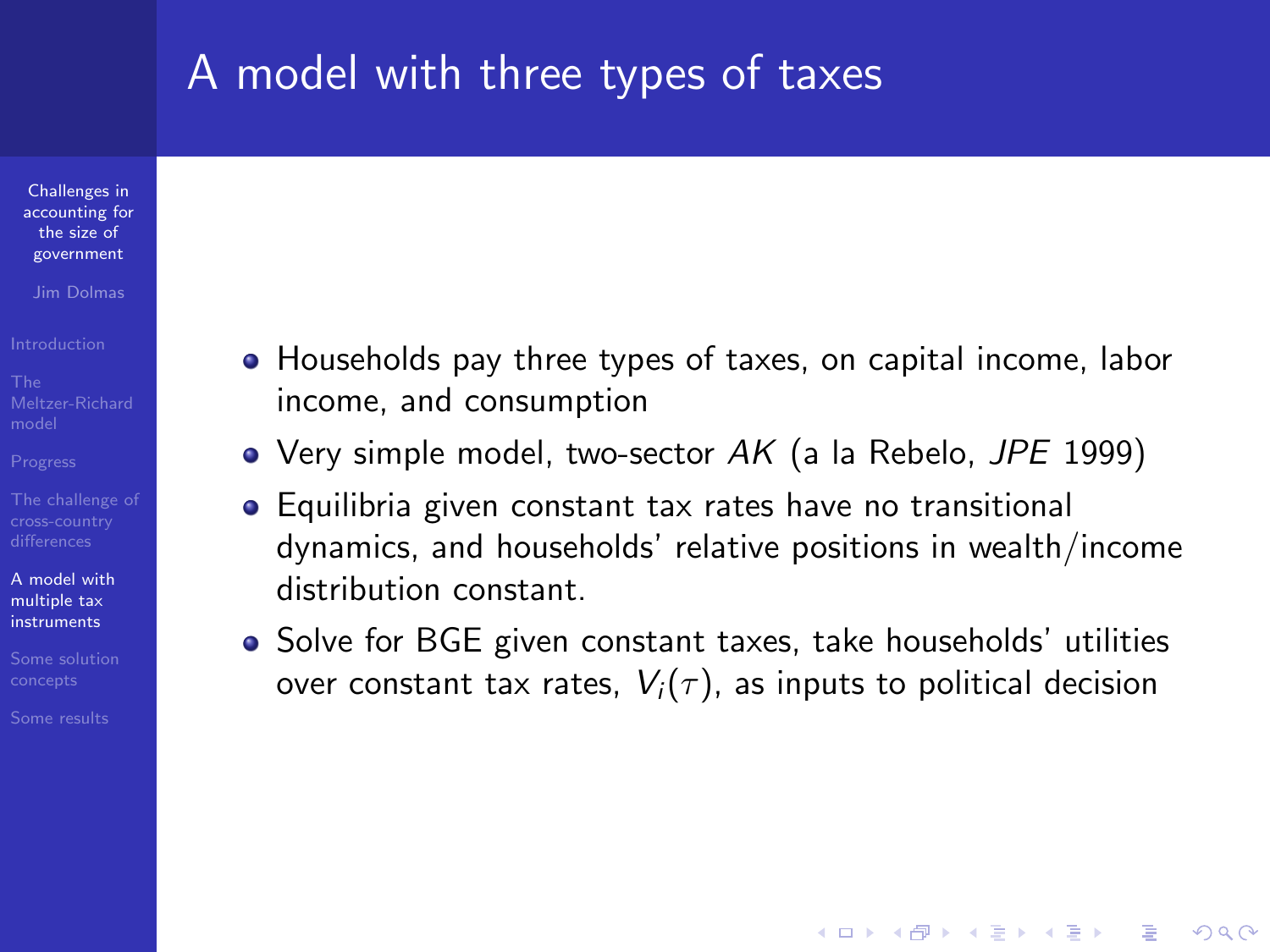# A model with three types of taxes

Challenges in [accounting for](#page-0-0) the size of government

Jim Dolmas

[A model with](#page-16-0) multiple tax instruments

- Political decision once-and-for-all at date zero
	- Clearly a simplification
	- But, given linear structure of model, if you make same decision again at a later date, you'd get the same result

- See how much we can say just deciding over constant tax rates
- **Consider several different solution concepts** 
	- Probabilistic voting
	- Pareto set, uncovered set, essential set
- This is very much work-in-progress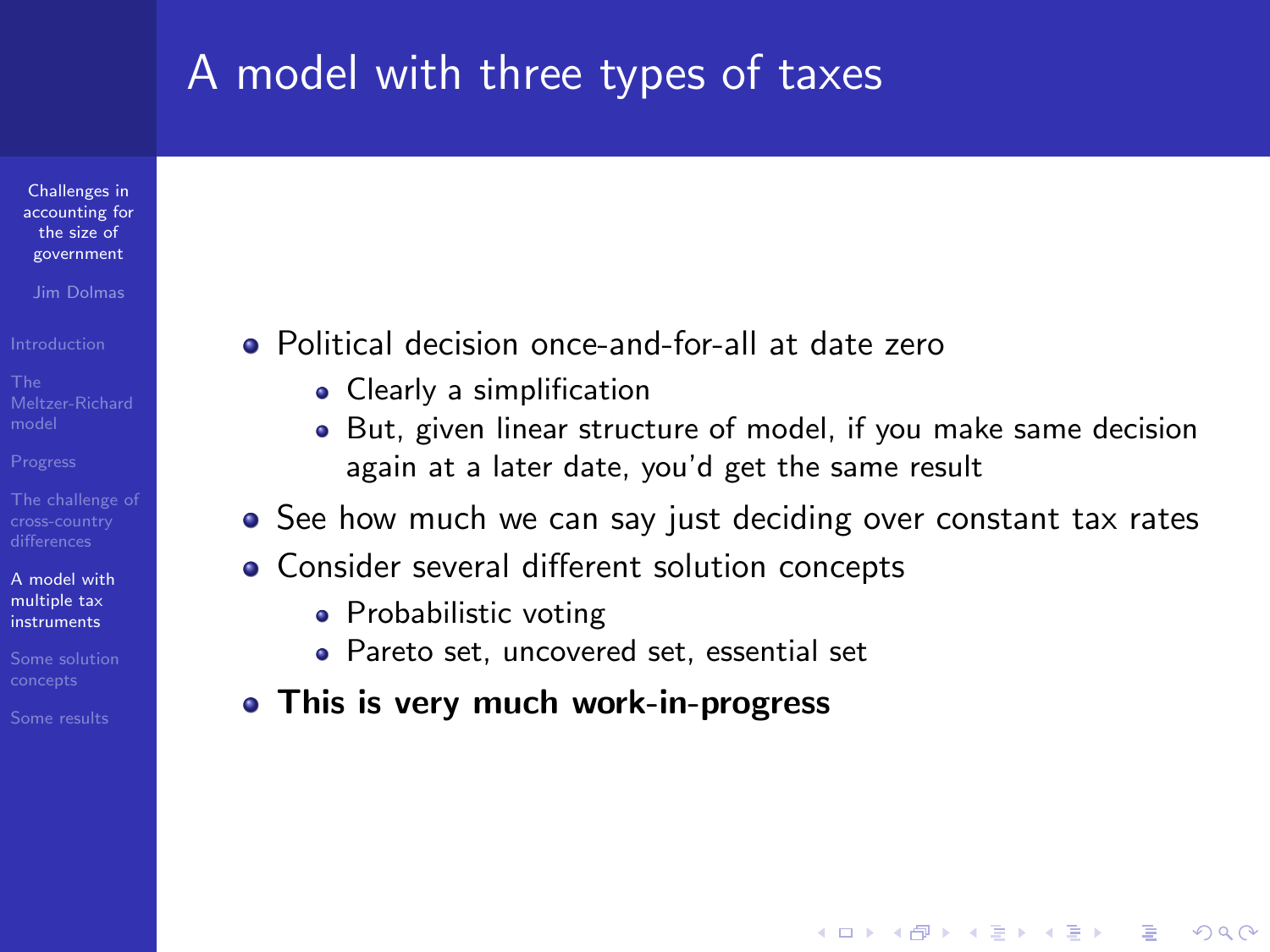#### **Households**

Challenges in [accounting for](#page-0-0) the size of government

Jim Dolmas

- 
- 
- 
- 
- [A model with](#page-16-0) multiple tax instruments
- 
- 

• Standard preferences over consumption and leisure:

$$
U=\sum_{t=0}^{\infty}\frac{[c_{i,t}(1-n_{i,t})^{\psi}]^{1-\sigma}}{1-\sigma}
$$

• Sequence of budget constraints:

$$
(1 - \tau_k) r_t k_{i,t} + (1 - \tau_n) w_t e_i n_{i,t} + T_t = (1 + \tau_c) c_{i,t} + q_t [k_{i,t+1} - (1 - \delta) k_{i,t}]
$$

- Nonnegativity constraint on hours worked:  $n_{i,t} \geq 0$
- Household types distinguished by values of  $(e_i, s_i)$ , where  $\mathsf{s}_{i} = k_{i,0} / \mathcal{K}_{0}$ , which will also equal  $k_{i,t} / \mathcal{K}_{t}$  in BGE. Let  $I$  denote the set of types.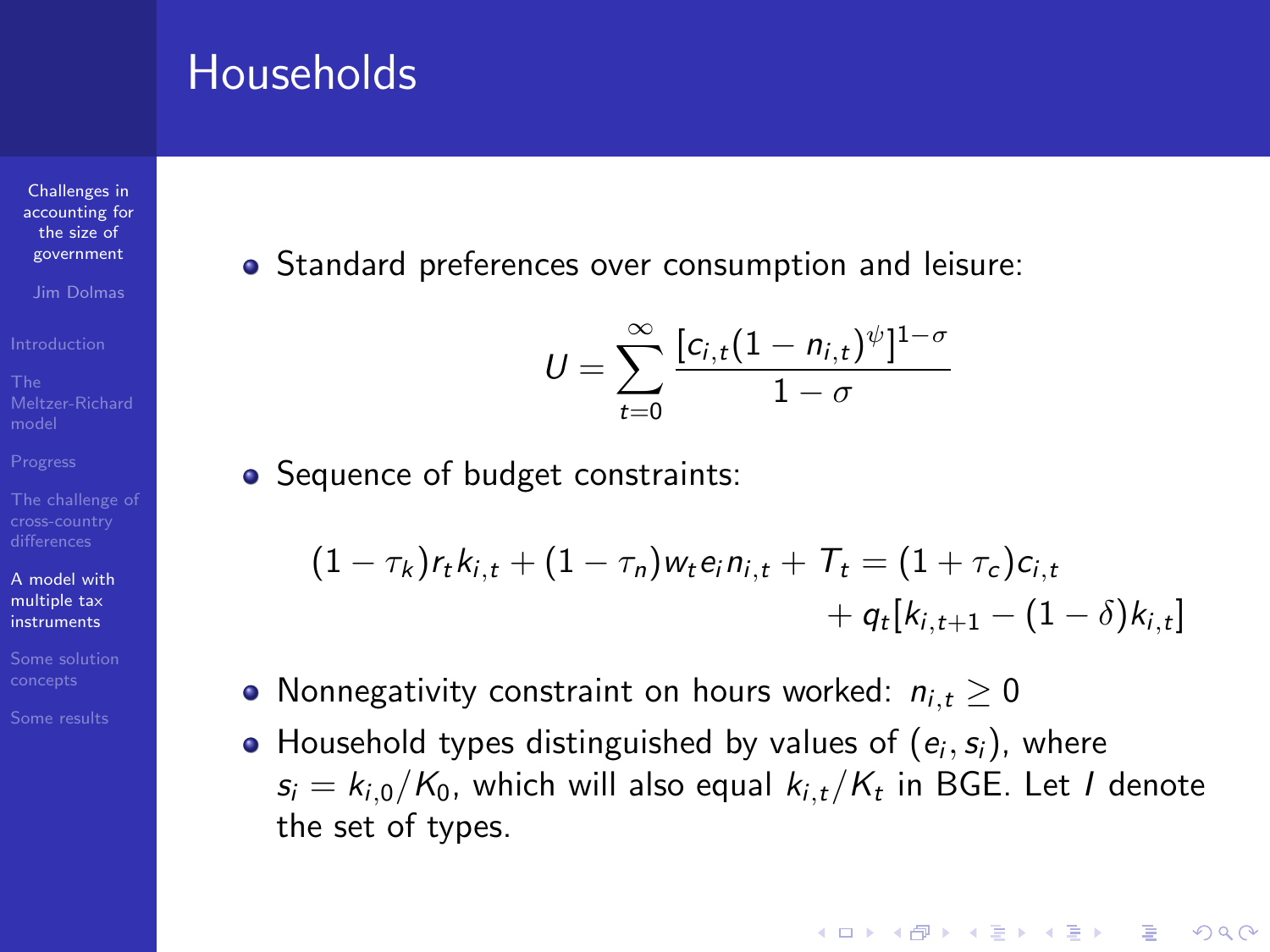#### Firms

Challenges in [accounting for](#page-0-0) the size of government

Jim Dolmas

[A model with](#page-16-0) multiple tax instruments

- CRTS, indeterminate number of firms
- Produce consumption good using Cobb-Douglas technology, using capital and effective labor:

$$
Z_t = (\eta_t K_t)^{\alpha} N_t^{1-\alpha}
$$

• Produce new capital (gross investment) with a linear technology:

$$
X_t = A(1 - \eta_t)K_t
$$

Maximize profits, which are zero in equilibrium:

$$
Z_t + q_t X_t - w_t N_t - r_t K_t
$$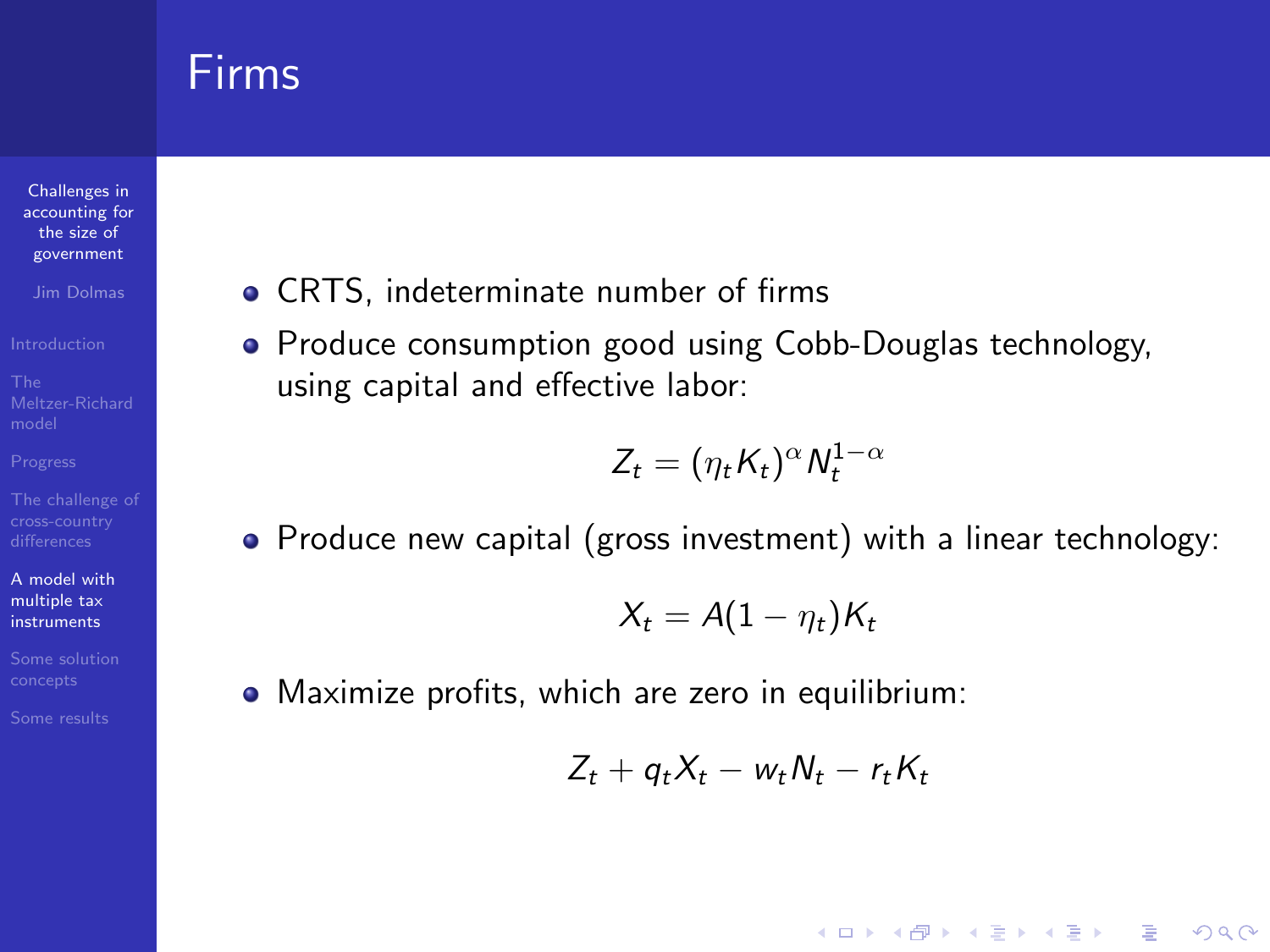#### Government

Challenges in [accounting for](#page-0-0) the size of government

Jim Dolmas

[A model with](#page-16-0) multiple tax instruments

- Collects tax revenue, uses for redistribution and to pay for exogenous government consumption,  $G_t$
- Consumption tax is incredibly efficient; hard to avoid unrealistically high values in any political equilibrium.
- I'm going to cheat a little and make government relatively less adept at translating consumption tax collections into usable revenues (compared to factor income taxes).
	- Some of the collected consumption tax is going to be lost in the process

$$
T_t + G_t = \tau_k r_t K_t + \tau_n w_t N_t + (1 - \theta) \tau_c C_t
$$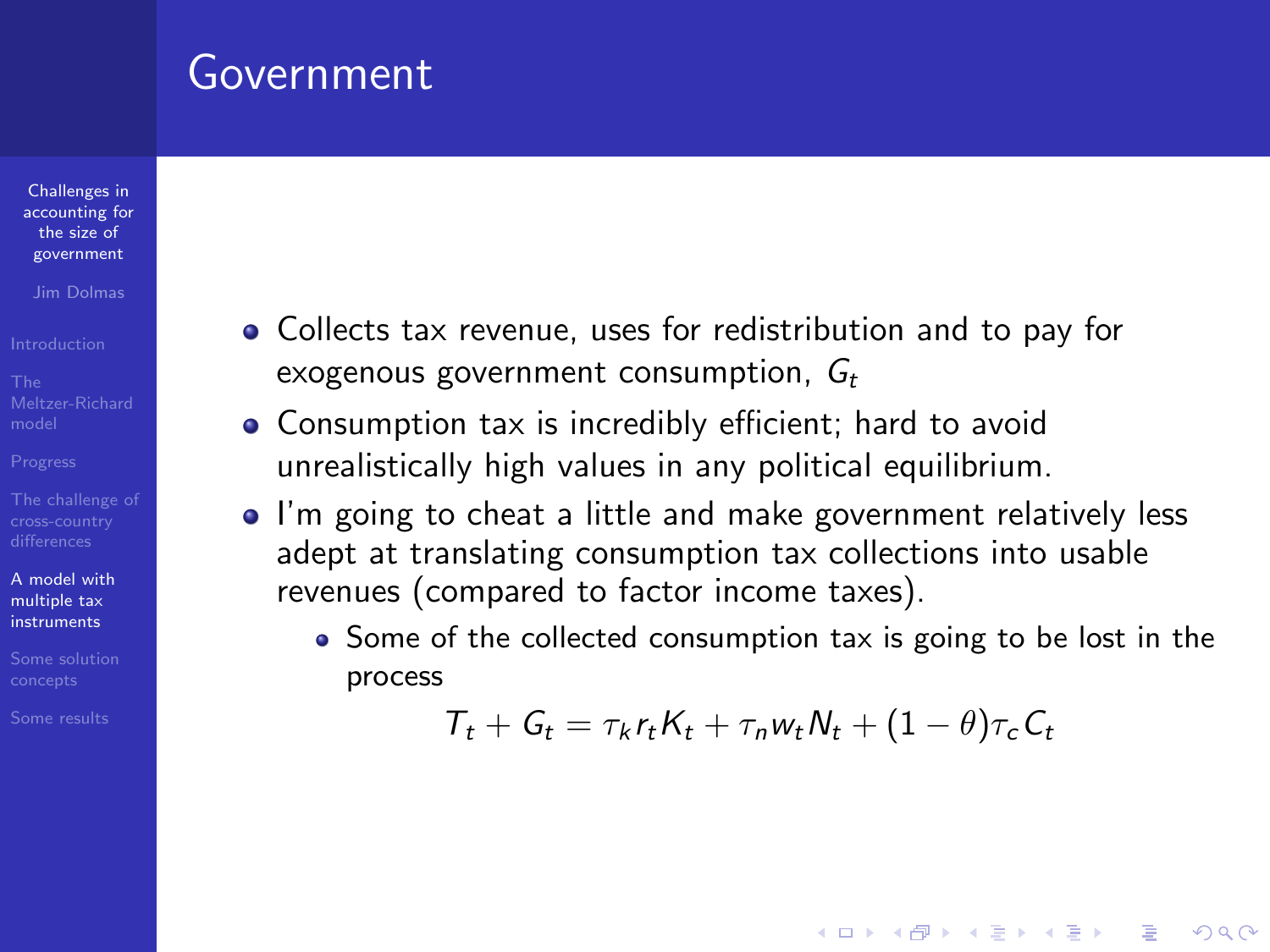#### Resource constraints

Challenges in [accounting for](#page-0-0) the size of government

Jim Dolmas

[A model with](#page-16-0) multiple tax instruments

• Demand for effective labor equals its supply

$$
N_t = \sum_{i \in I} p_i e_i n_{i,t}
$$

Capital producing sector's output equals household demand for new capital:

$$
X_t = \sum_{i \in I} p_i[k_{i,t+1}-(1-\delta)k_{i,t}]
$$

• Consumption good output equals private  $+$  public consumption:

$$
Z_t = \sum_{i \in I} p_i c_{i,t} + G_t + \theta \tau_c \sum_{i \in I} p_i c_{i,t}
$$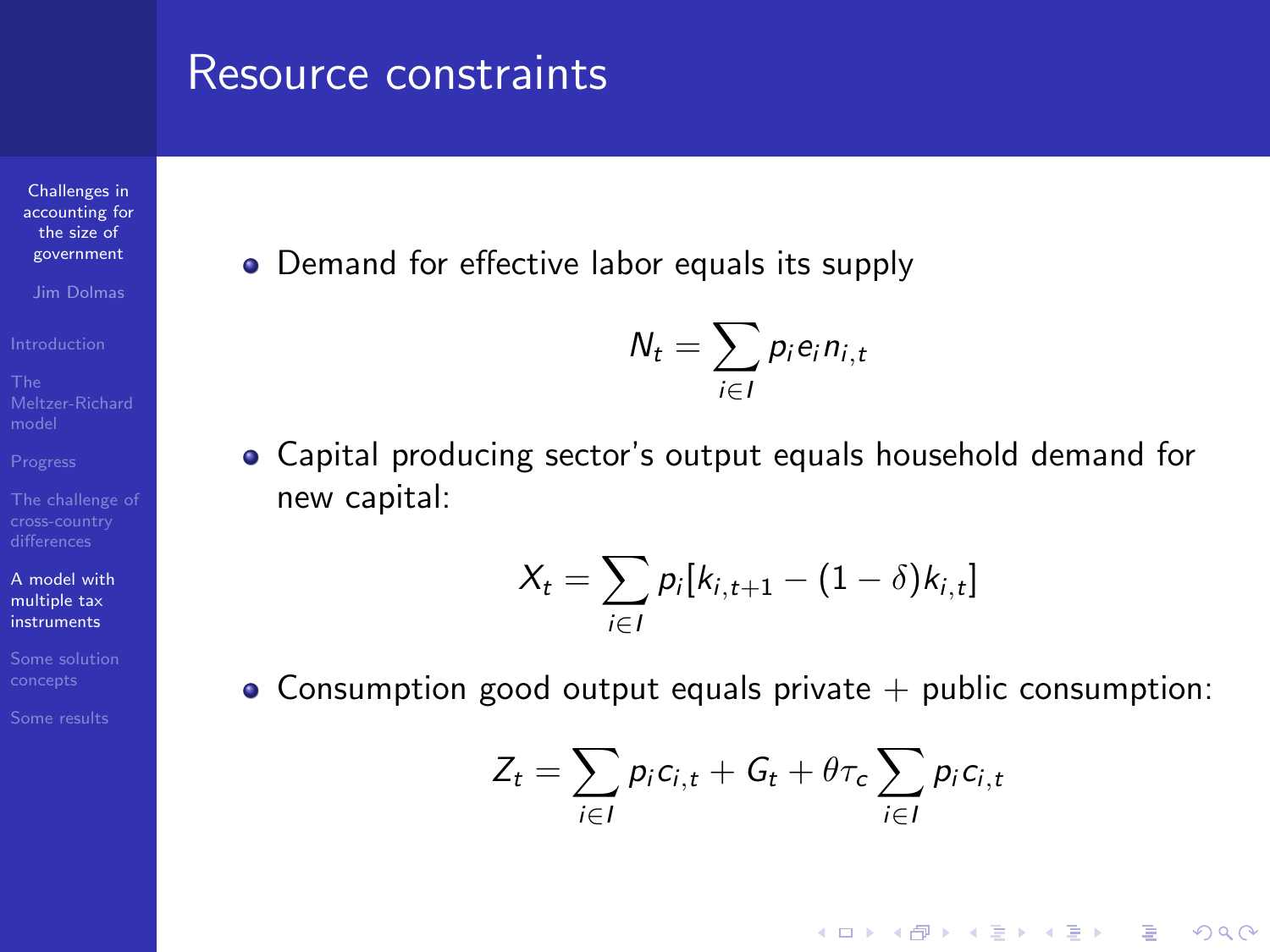# Balanced growth equilibrium given constant taxes

Challenges in [accounting for](#page-0-0) the size of government

Jim Dolmas

[A model with](#page-16-0) multiple tax instruments

- Assume government consumption is a constant fraction of consumption good output:  $G_t = \lambda Z_t$
- **Can show there is a BGE where households choose constant** labor effort  $n_i$ , household's shares of aggregate capital stock are constant at  $k_{i,t}/K_t=s_i$ , and the firm chooses a constant fraction  $\eta$  of capital to allocate to producing the consumption good.
- Capital stock grows at rate  $1 + \gamma_k = A(1 \eta^*) + 1 \delta$ , everyone's consumption grows at rate  $1+\gamma_k=(1+\gamma_k)^{\alpha}$ , price of capital  $q_t$  falls at rate  $1+\gamma_q=(1+\gamma_k)^{\alpha-1}.$
- The after-tax return on new capital is constant, and:

$$
\frac{(1-\tau_k)r_{t+1}+q_{t+1}(1-\delta)}{q_t}=(1+\gamma_q)[(1-\tau_k)A+1-\delta]
$$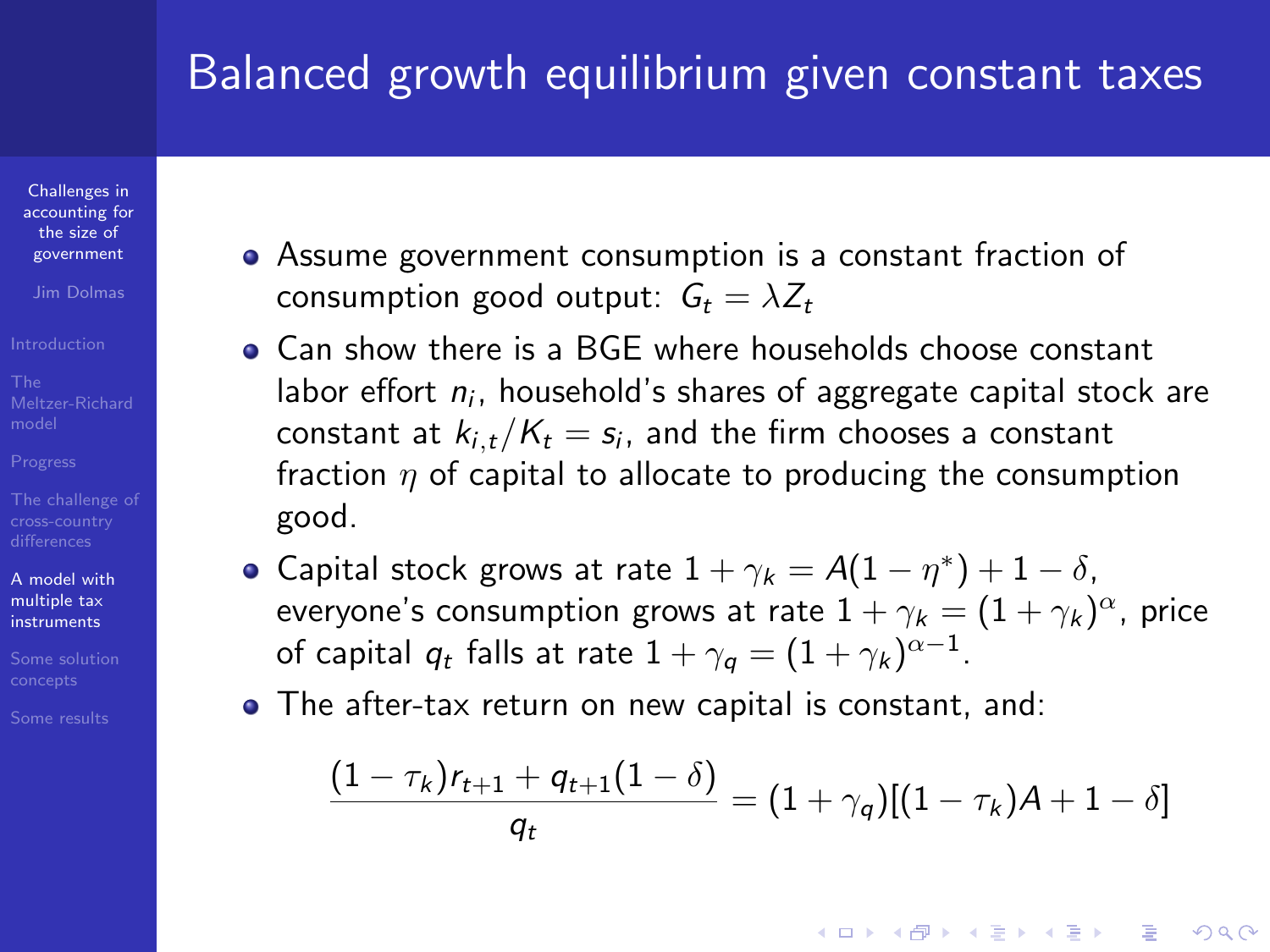## Balanced growth equilibrium given constant taxes

Challenges in [accounting for](#page-0-0) the size of government

Jim Dolmas

[A model with](#page-16-0) multiple tax instruments

• The BGE consumption growth rate is sensitive to  $\tau_k$ —which should help narrow range of possible  $\tau_k$ 's in any political equilibrium:

$$
1+\gamma_c=[\beta(1-\tau_k)A+1-\delta]^{\alpha/(1-\alpha(1-\sigma))}
$$

• Calibrating, solving for BGE at given tax vector  $\tau = (\tau_k, \tau_n, \tau_c)$ yields lifetime utilities for each household type—which can then be used as preferences over alternative policies:

$$
\{V_i(\tau): i\in I\}
$$

**KORKA SERKER ORA** 

• Can also calculate size of government  $T/Y$  at every  $\tau$ .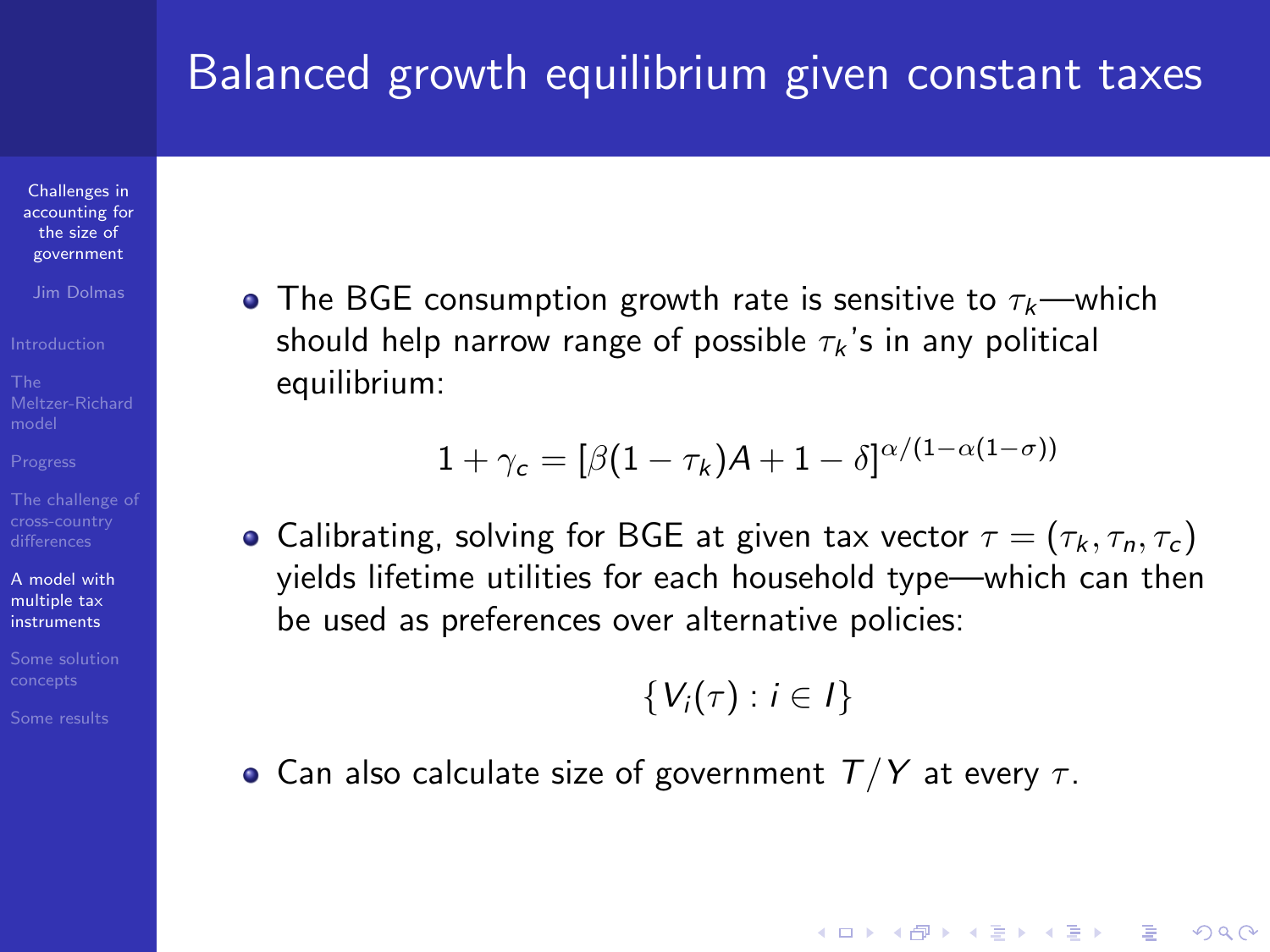Challenges in [accounting for](#page-0-0) the size of government

Jim Dolmas

[A model with](#page-16-0) multiple tax instruments

• I calibrate the model as if in a BGE with constant tax rates given by Table 1 data for US:

$$
\bar{\tau} = (\bar{\tau_k}, \bar{\tau_n}, \bar{\tau_c}) = (.273, .234, .064)
$$

- Calibrate EIS (0.5) and depreciation rate (10%) directly.
- Also,  $\theta$ , share of  $\tau_c$  collections 'lost', set directly:  $\theta = 0.1$ .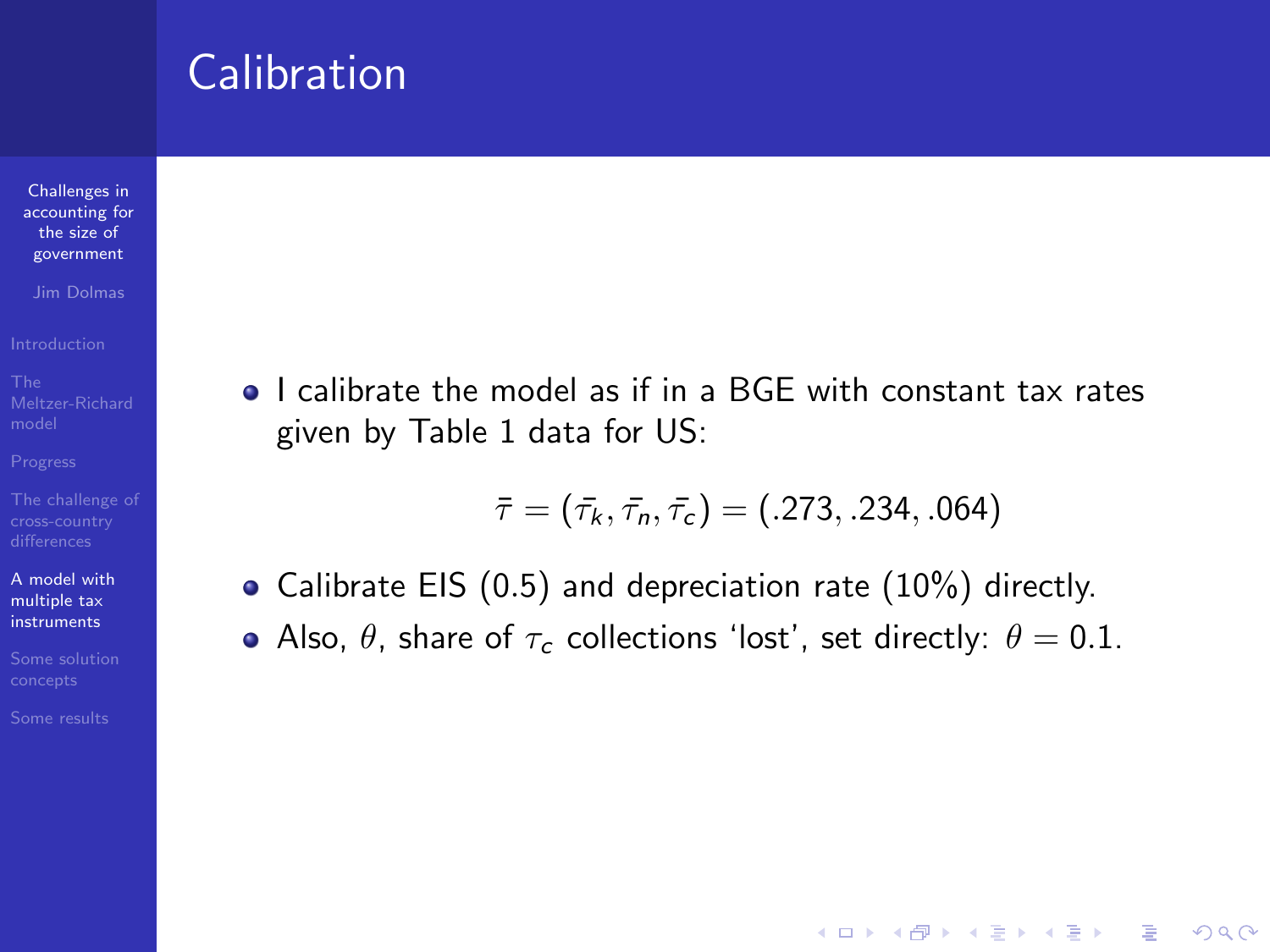Challenges in [accounting for](#page-0-0) the size of government

Jim Dolmas

[A model with](#page-16-0) multiple tax instruments

• Other taste, technology parameters  $\alpha$ , A,  $\psi$ ,  $\lambda$  and  $\beta$  set to match several targets:

| Quantity                                     | <b>Target</b>  |
|----------------------------------------------|----------------|
| Private consumption share of output          | 65%            |
| Government consumption $(G)$ share of output | 20%            |
| Labor's share of national income             | 60%            |
| Fraction of time endowment spent working     | 30%            |
| Consumption growth rate                      | $2\%$ per year |

**KORK STRATER STRAKES**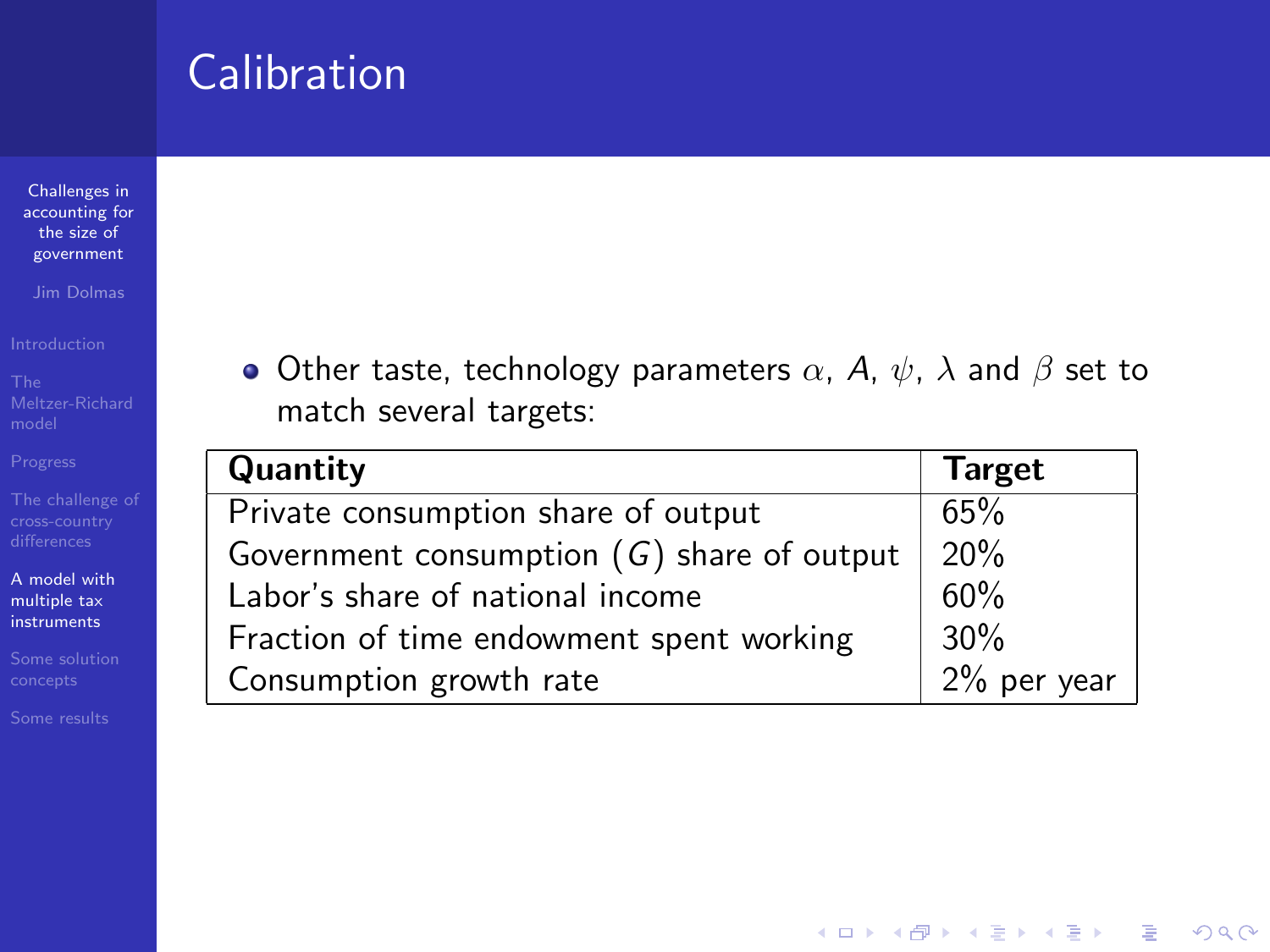Challenges in [accounting for](#page-0-0) the size of government

Jim Dolmas

[A model with](#page-16-0) multiple tax instruments

- Remaining parameters govern distribution of household types
- Four types:  $I = \{(e_L, s_L), (e_L, s_H), (e_H, s_L), (e_H, s_H)\}\$
- Mean( $e$ ) = Mean( $s$ ) = 1
- Fraction( $e = e_l$ ) = Fraction( $s = s_l$ ) = 6/10
- $\bullet$  {s<sub>L</sub>, s<sub>H</sub>} such that bottom 60% of wealth distribution own 7% of capital stock (Budria Rodriguez et al., Minneapolis Fed Review)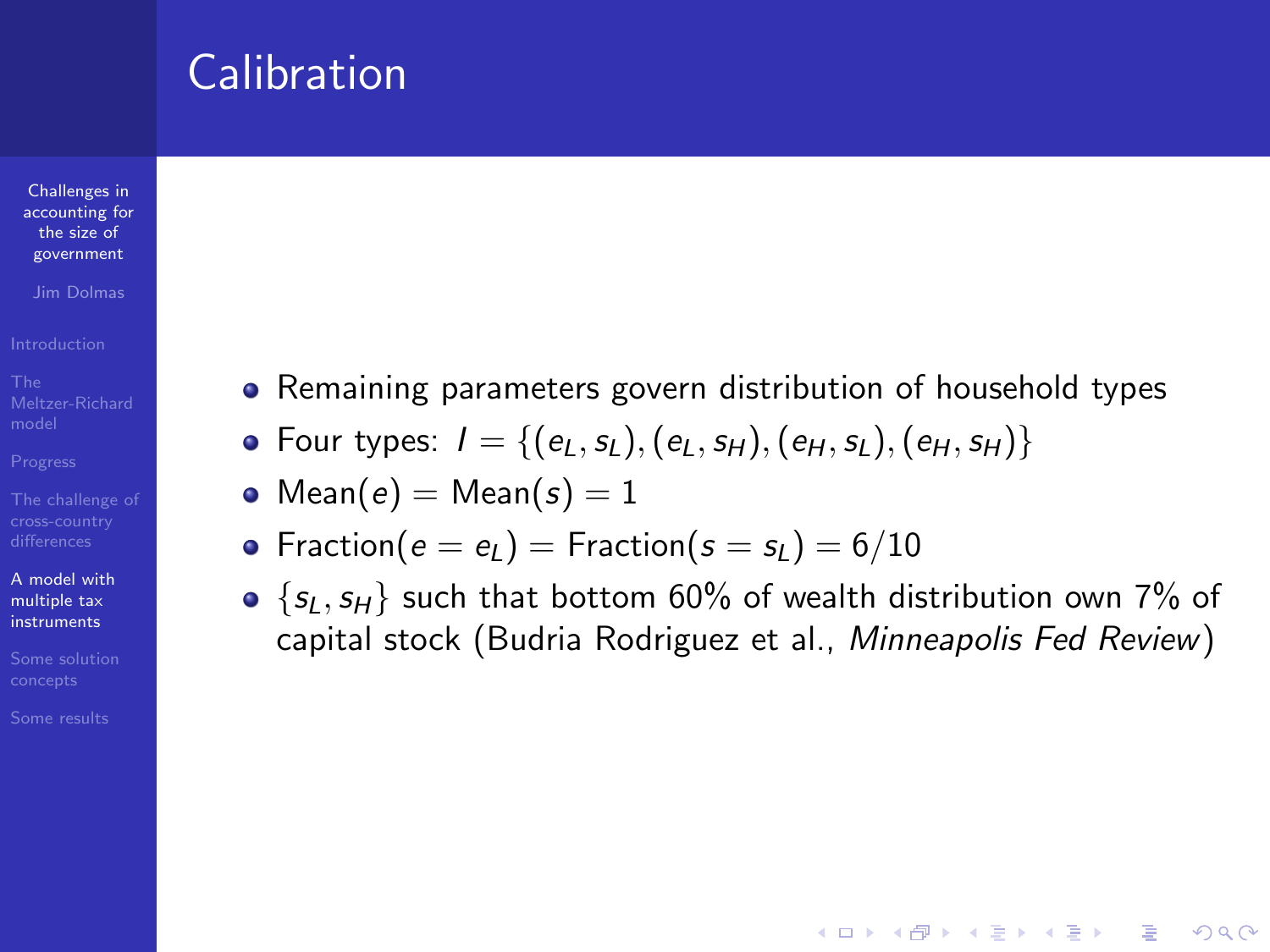Challenges in [accounting for](#page-0-0) the size of government

Jim Dolmas

[A model with](#page-16-0) multiple tax instruments

- $\bullet$  {e<sub>l</sub>, e<sub>H</sub>} chosen to give std. dev. of log real wages equal to 0.55 (Katz & Autor, Handbook of Labor)
- Correlation between e and s is 0.46 (Budria Rodriguez et al.)
- No type constitutes a majority, though  $(e_l, s_l)$  comes  $close-47%$ .
- Note wealth distribution much more unequal than earnings ability:  $e_H / e_I \approx 3$ ,  $s_H / s_I \approx 20$ .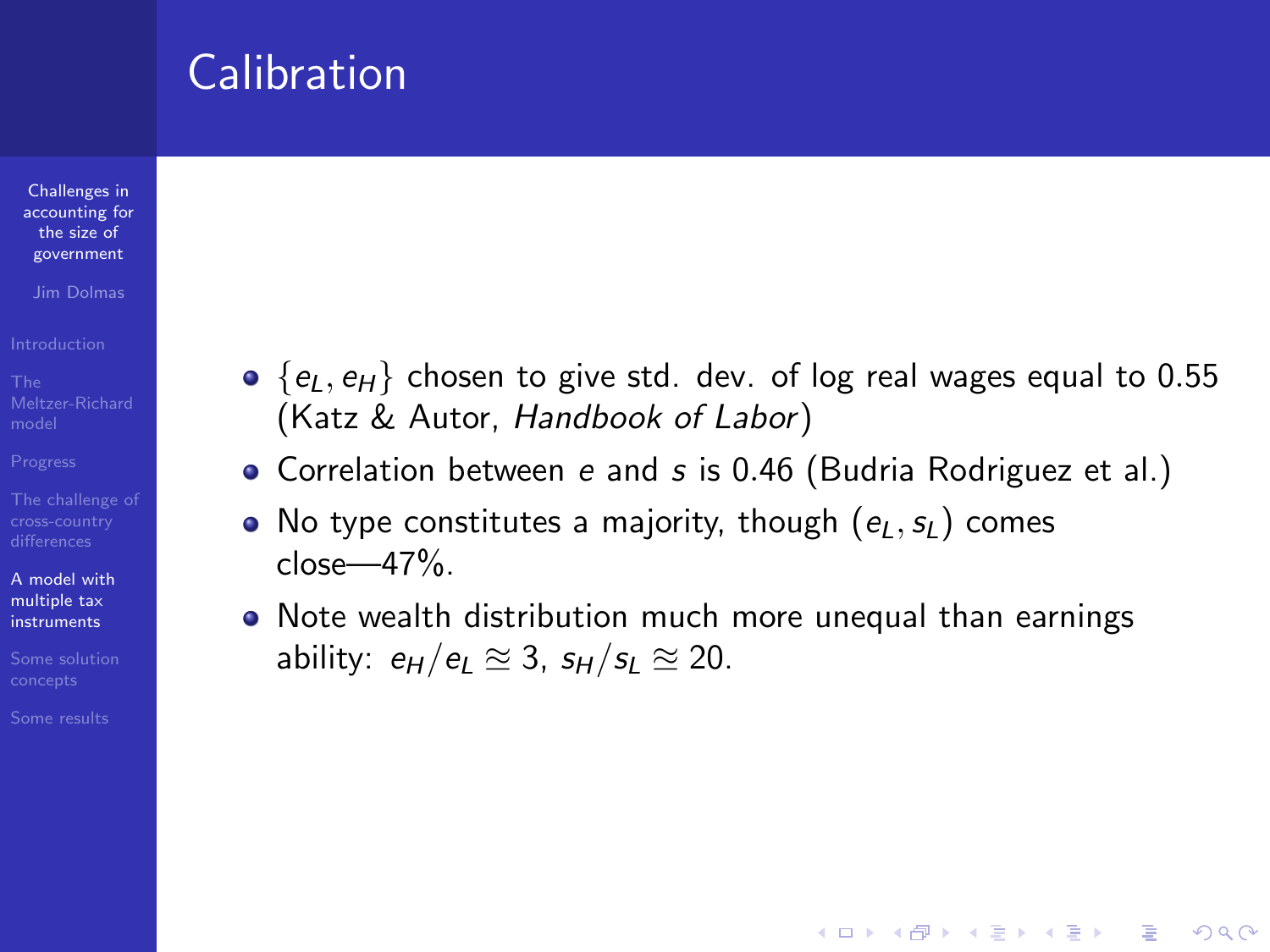Challenges in [accounting for](#page-0-0) the size of government

Jim Dolmas

[A model with](#page-16-0) multiple tax instruments

- When we get to political equilibria, we'll also discretize the set of alternatives,  $\tau = (\tau_k, \tau_n, \tau_c)$ .
- Some methods are computationally intensive—only feasible on coarser grid. Others (like probabilistic voting), we can get away with a finer grid.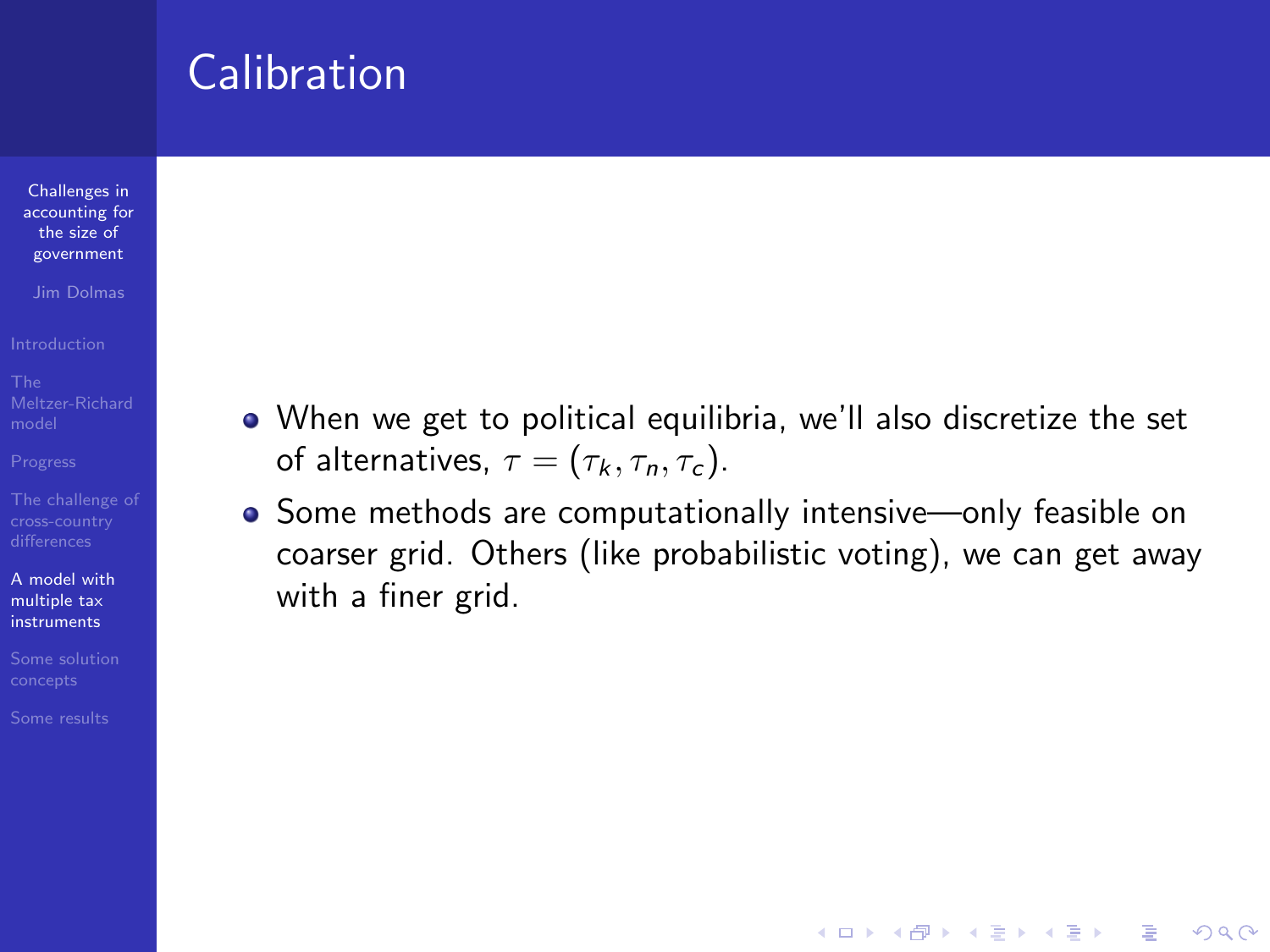# Probabilistic voting

Challenges in [accounting for](#page-0-0) the size of government

Jim Dolmas

[A model with](#page-16-0)

[Some solution](#page-29-0) concepts

<span id="page-29-0"></span>

- Often used in cases of multi-dimensional issue space (Lindbeck & Weibull, Public Choice 1987, is one example).
- Assumes issues other than  $\tau$  affect household preferences over candidates.
- E.g., utility that household-type  $i=(e_i,s_i)$  gets from candidate A winning could be

$$
V_i(\tau_A)+\xi_A
$$

• Household h votes for A over B if

$$
V_i(\tau_A)+\xi_A>V_i(\tau_B)+\xi_B
$$

or

$$
V_i(\tau_A) - V_i(\tau_B) > \xi_B - \xi_A
$$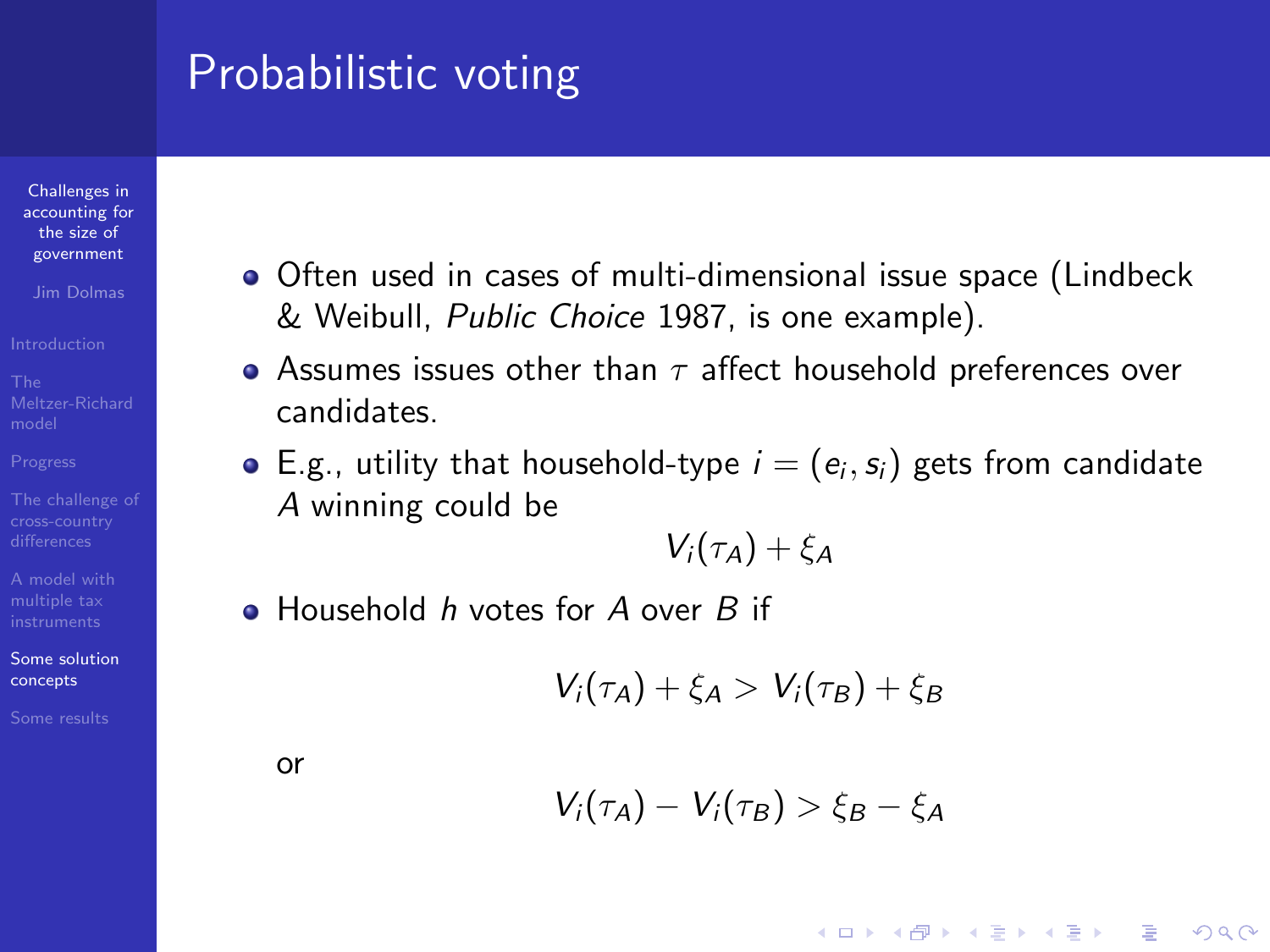# Probabilistic voting

Challenges in [accounting for](#page-0-0) the size of government

Jim Dolmas

[A model with](#page-16-0)

[Some solution](#page-29-0) concepts

• Candidates treat  $\xi_B - \xi_A$  as random variable with some distribution—e.g., logistic—so A's perceived expected  $\#$  of votes, given B's platform  $\tau_B$ :

$$
\sum_{i \in I} p_i \big( \frac{\exp[V_i(\tau_A)]}{\exp[V_i(\tau_A)] + \exp[V_i(\tau_B)]} \big)
$$

- $\bullet$  Gives rise to nice normal-form game between A and B.
- Can calculate symmetric Nash equilibria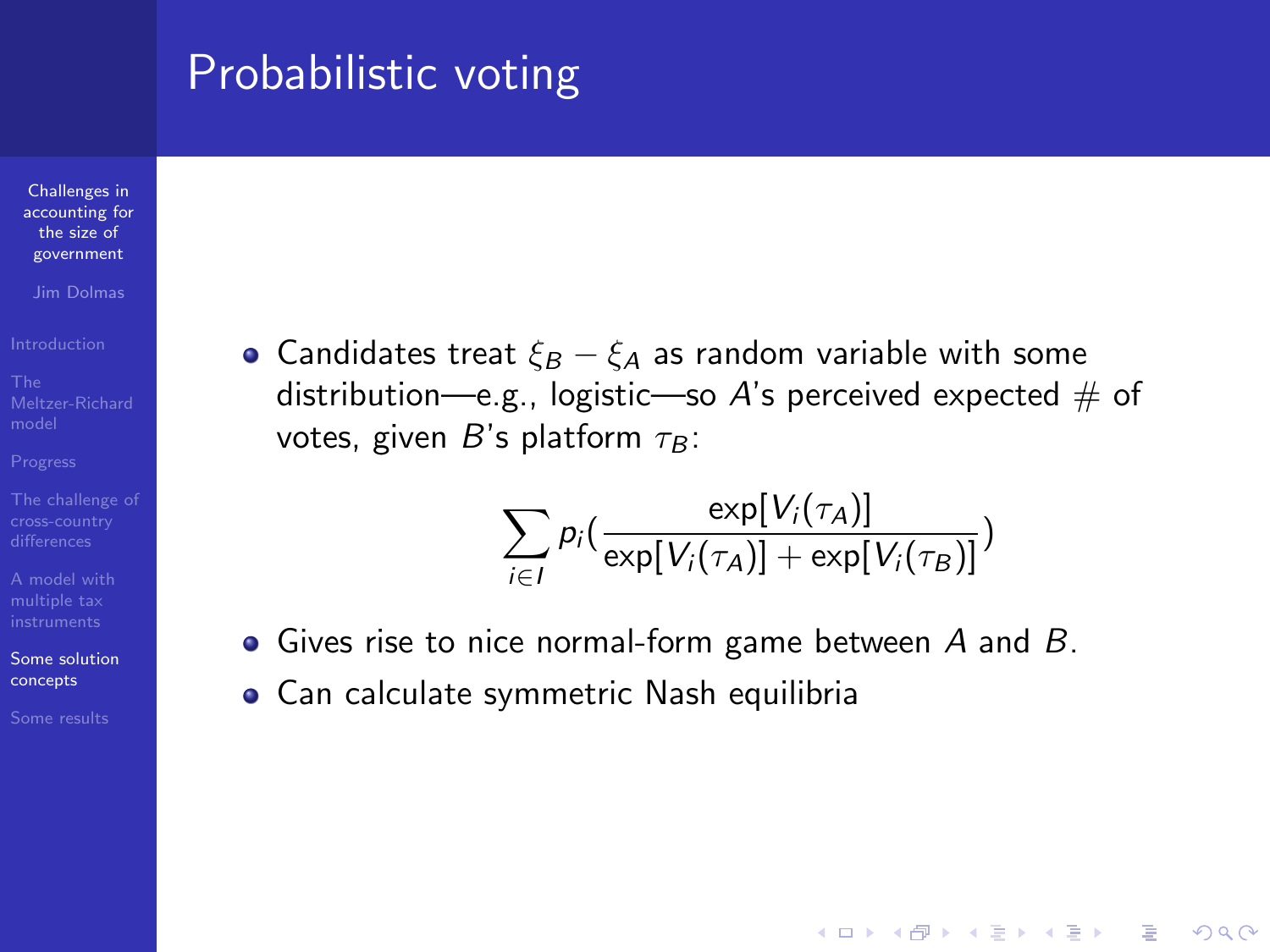#### The Pareto Set

Challenges in [accounting for](#page-0-0) the size of government

Jim Dolmas

[A model with](#page-16-0)

[Some solution](#page-29-0) concepts

**•** The Pareto set is the set of alternatives  $\tau$  for which there is no  $\tau'$  that is unanimously preferred to  $\tau$ . That is,

 $P = \{\tau : \nexists \tau' \text{ with } V(\tau'; e, s) > V(\tau; e, s) \forall (e, s) \}$ 

- Useful if distortionary effects are large—i.e., alternative tax rates have big effects on size of pie to be redistributed.
- If so, could give narrow range of outcomes we might expect to observe, or at least narrow range down to a manageable number, to which we could apply further refinements (like covering).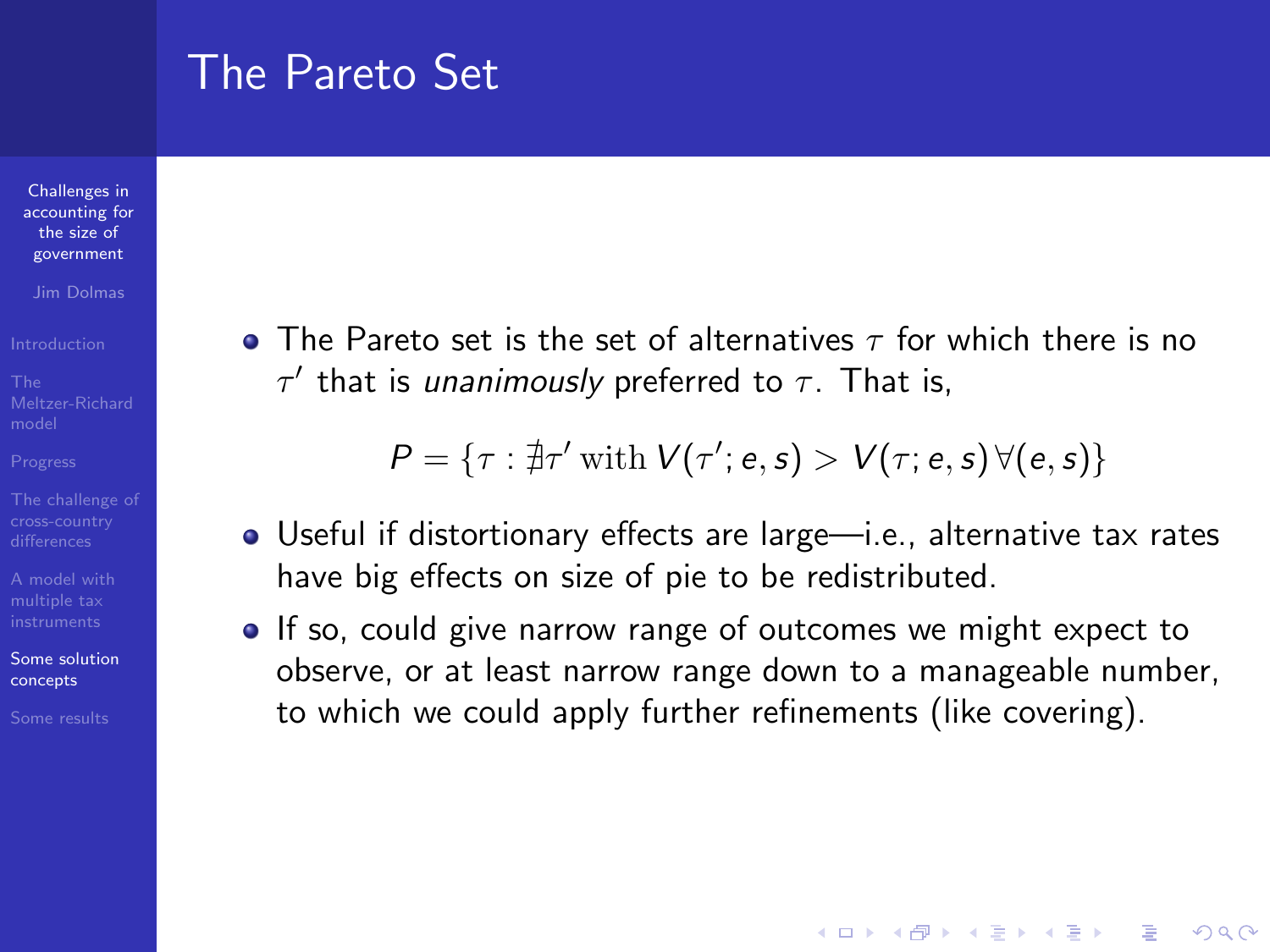# The Uncovered Set

Challenges in [accounting for](#page-0-0) the size of government

Jim Dolmas

[A model with](#page-16-0)

[Some solution](#page-29-0) concepts

- A bit complicated to describe
- Begin with majority preference relation,  $\succ$ :

$$
\tau \succ \tau' \iff \sum {\{ \rho(e,s) : V(\tau;e,s) > V(\tau';e,s) \}} > \frac{1}{2}
$$

 $\bullet$  In our model calibration,  $\succ$  is asymmetric and antireflexive (it's a dominance relation), and moreover complete (so it's actually a tournament relation).

#### Definition

 $\tau_j$  **covers**  $\tau_i$  if and only if  $\tau_j \succ \tau_i$  and  $\tau_i \succ \tau_h$  implies  $\tau_j \succ \tau_h$ . That is,  $\tau_i$  beats  $\tau_i$  and beats any other alternative that  $\tau_i$  beats.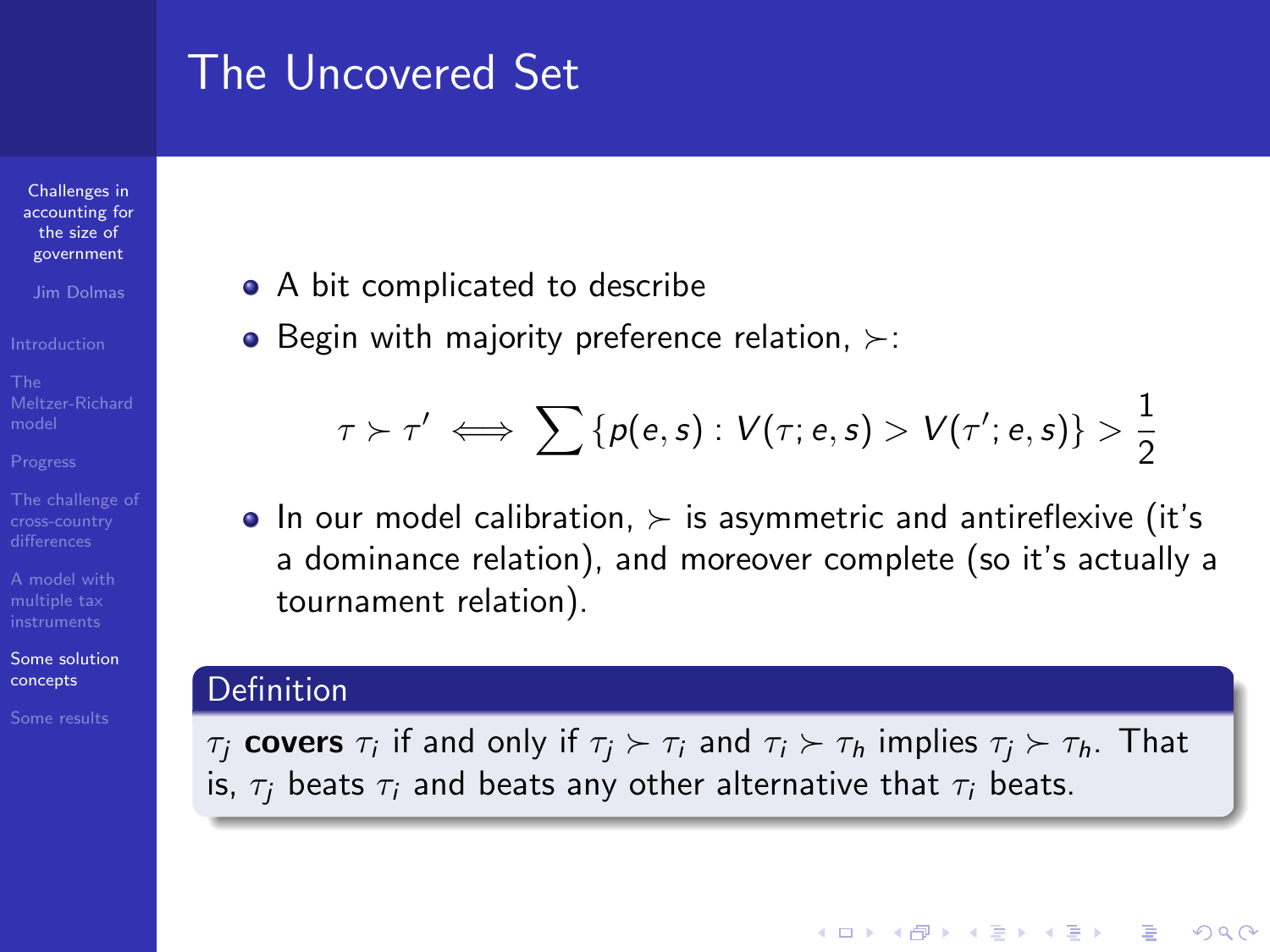# The Uncovered Set

Challenges in [accounting for](#page-0-0) the size of government

Jim Dolmas

[A model with](#page-16-0)

[Some solution](#page-29-0) concepts

• We can then define the uncovered set as follows:

#### Definition

The uncovered set is the set of tax rates  $\tau$  that are not covered by any  $\tau'$ .

- $\bullet$  Intuition on why this is relevant/useful: A candidate who plays a covered alternative in two-party competition is playing a dominated strategy.
- If I play  $\tau$  that's covered by some  $\tau'$ , there's no circumstance  $(i.e.,$  no choice by my opponent) where I wouldn't have been better off playing  $\tau'$  instead— $\tau'$  beats  $\tau$  and does at least as well against everything else.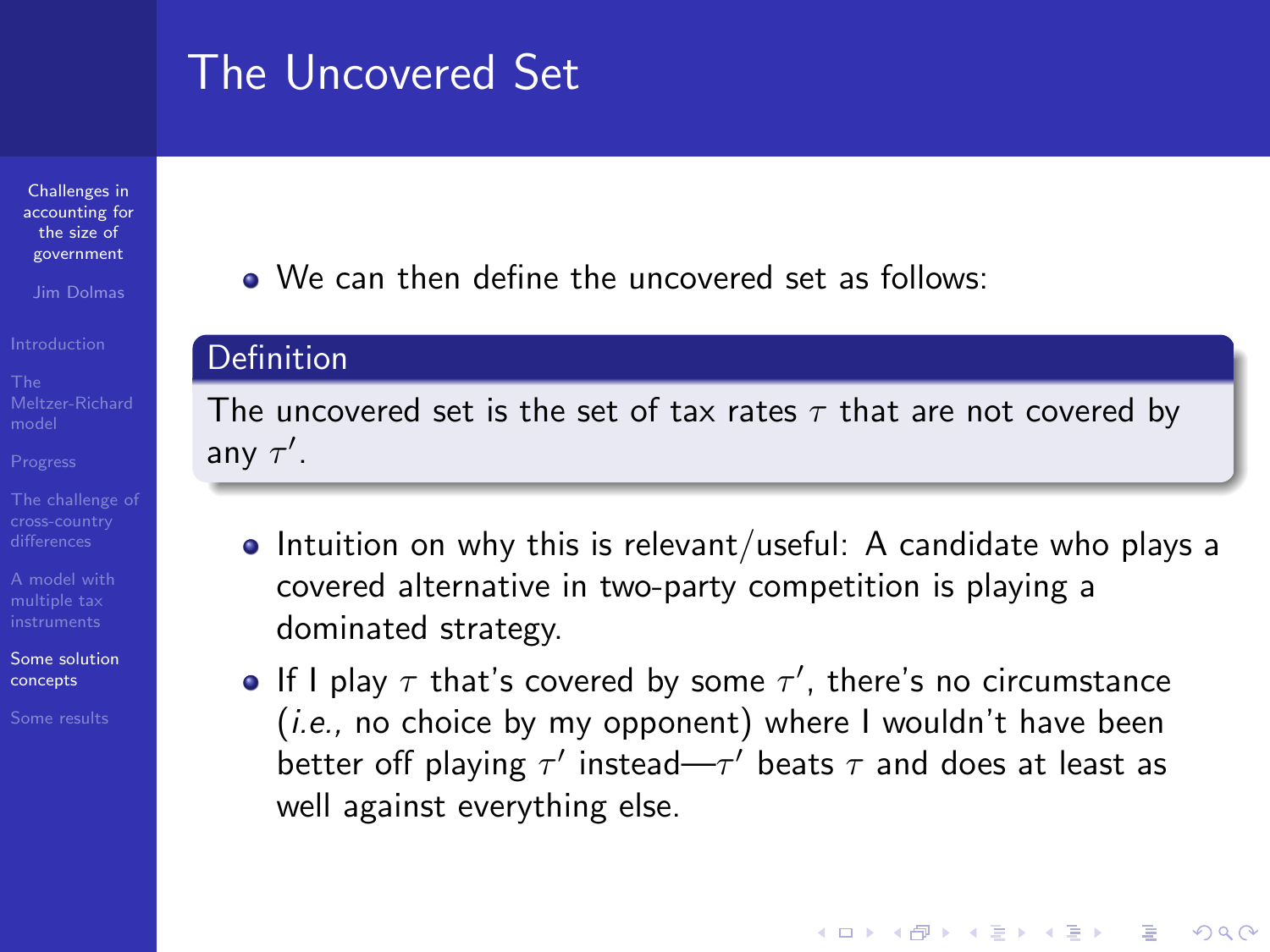## The Essential Set

Challenges in [accounting for](#page-0-0) the size of government

Jim Dolmas

[A model with](#page-16-0)

[Some solution](#page-29-0) concepts

- Defined by B. Dutta and J.-F. Laslier (Social Choice and Welfare, 1999).
- Set of alternatives played with positive probability in mixed-strategy Nash equilibrium of two-candidate tournament game induced by the majority-voting dominance relation.
- Candidates simultaneously announce alternatives. If 1 chooses  $\tau_i$ , 2 chooses  $\tau_j$ , payoffs to candidate 1 are:

 $+1$  if  $\tau_i P \tau_j$ ,  $-1$  if  $\tau_j P \tau_i$ ,

and zero in the event of a tie (which can't happen in our case).

**KORKA SERKER ORA** 

F. Brandt & F. Fischer show one can compute the essential set as the solution to a particular linear programming problem (Mathematical Social Sciences, 2008).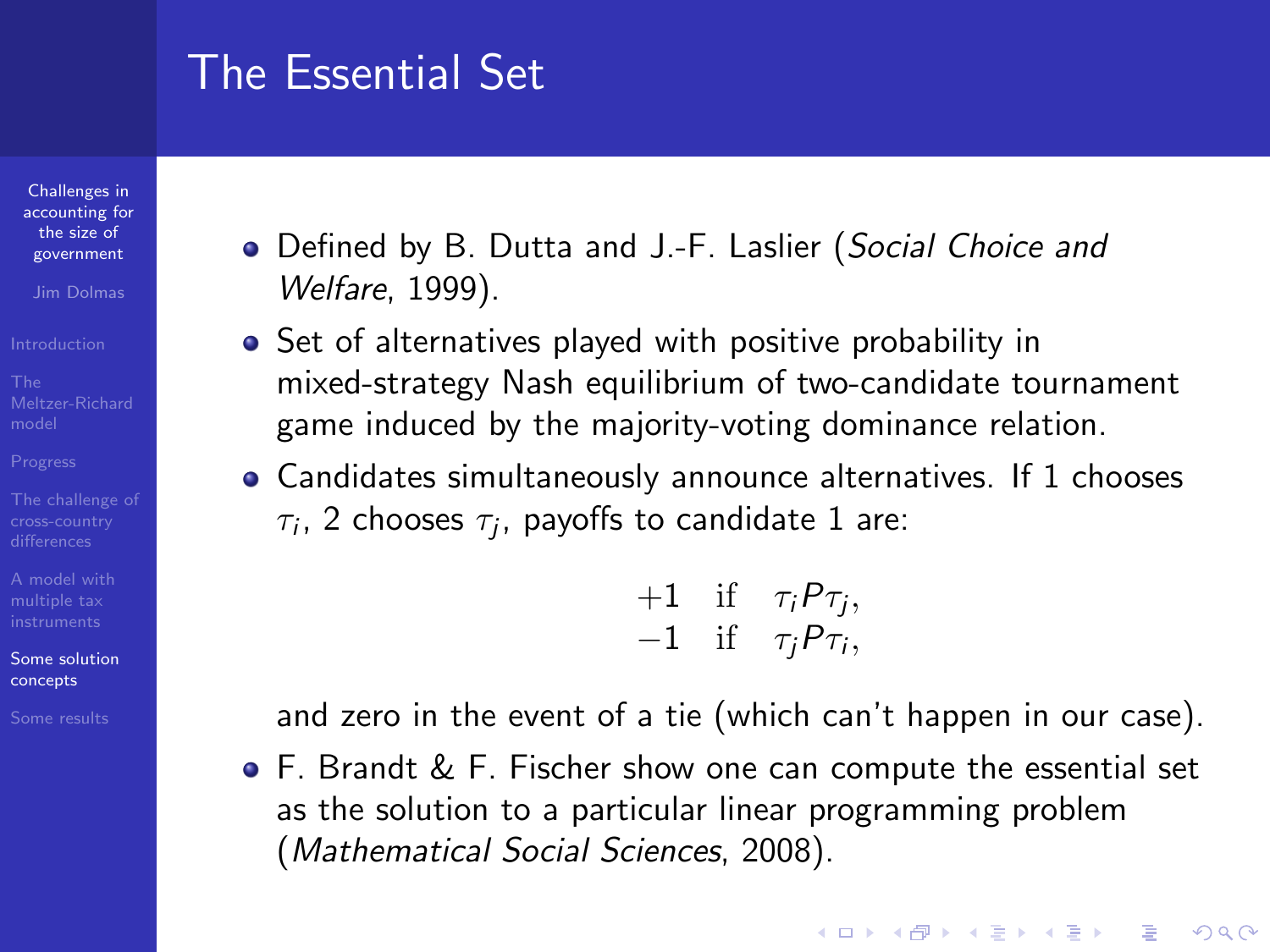#### The relationship between the concepts

Challenges in [accounting for](#page-0-0) the size of government

Jim Dolmas

[A model with](#page-16-0)

[Some solution](#page-29-0) concepts

- Probabilistic voting is, of course, in its own world—no guarantees that equilibria bear any particluar relation to  $P$ ,  $U$  or E
- Other three solution sets can be ordered by inclusion
- We have the following relationship between the Pareto set, uncovered set and essential set:

#### $E \subset U \subset P$

**KORKA SERKER ORA** 

• Suggests computation strategy: first find  $P$ , then look inside it for  $U$  and  $F$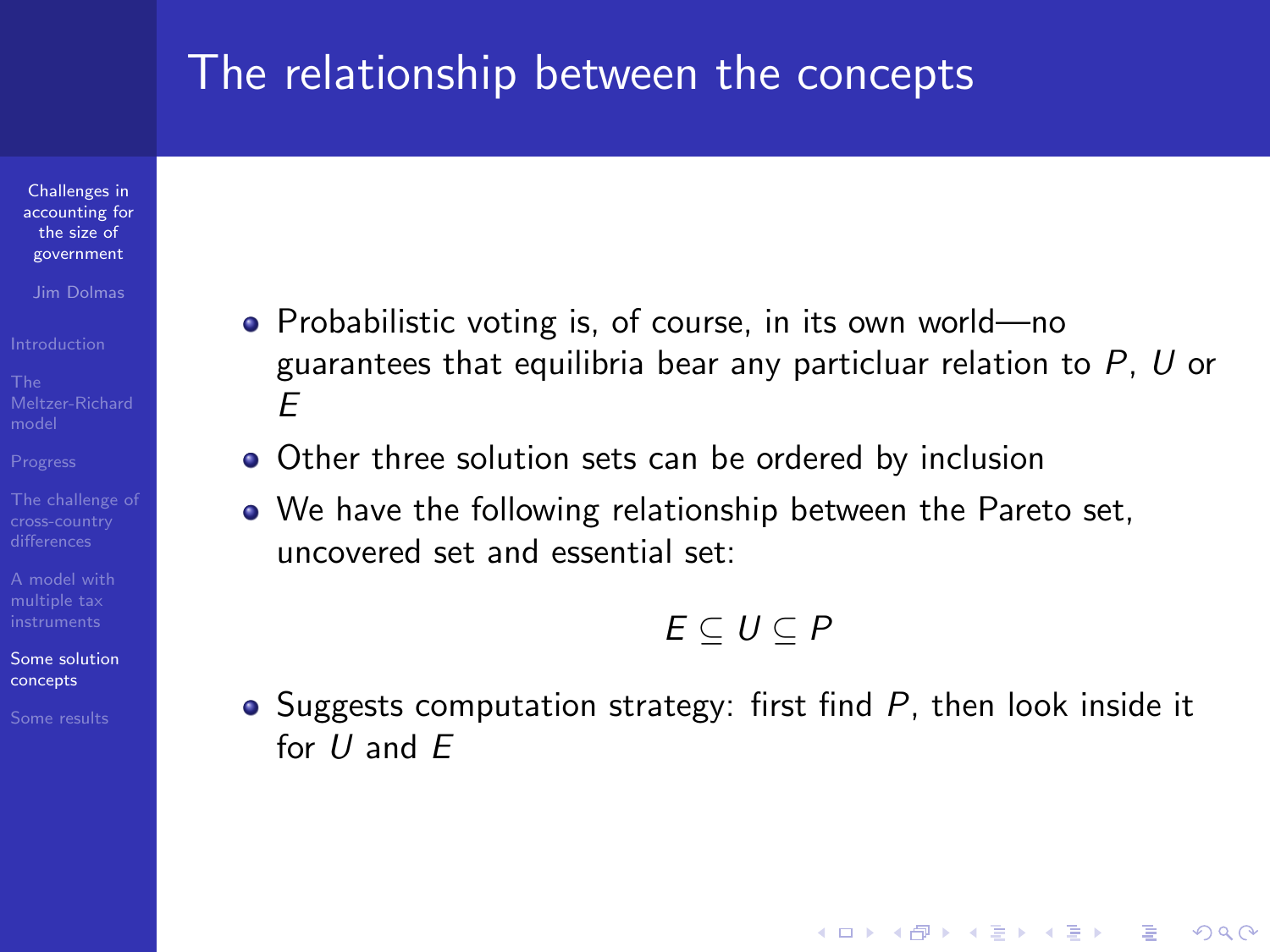# Probabilistic voting: Cautionary findings

Challenges in [accounting for](#page-0-0) the size of government

Jim Dolmas

[A model with](#page-16-0)

<span id="page-36-0"></span>[Some results](#page-36-0)

- What's our basis for assuming additive uncertainty? (As in, e.g., Hassler, Krusell, Storesletten and Zilibotti, JME'05, dynamics of welfare state paper.)
- $\bullet$  What if *i's* utility from victory by A is

$$
\exp(\xi_A) V_i(\tau_A)
$$

(with  $\xi_A$  still logistic)?

• Then, A's expected support is

$$
\sum_{i\in I} p_i\left(\frac{V_i(\tau_A)}{V_i(\tau_A)+V_i(\tau_B)}\right)
$$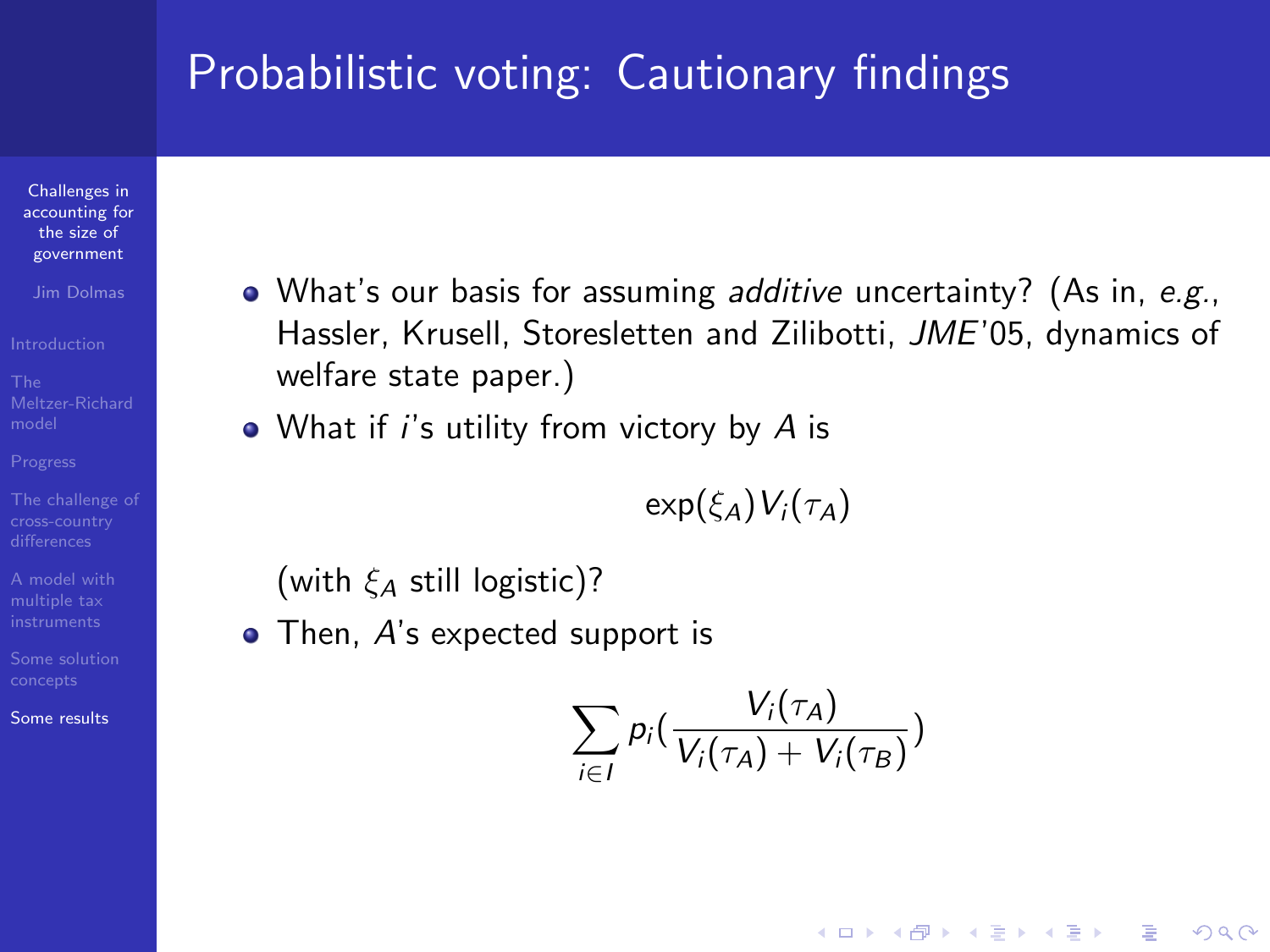### Probabilistic voting: Cautionary findings

Challenges in [accounting for](#page-0-0) the size of government

Jim Dolmas

[A model with](#page-16-0)

[Some results](#page-36-0)

 $\bullet$  It'd be nice if this didn't make a difference, but it does. • Here's the additive equilibrium

$$
\tau_{\text{Add}}^* = (\tau_k^*, \tau_n^*, \tau_c^*)_{\text{Add}} = (.04, .42, .00)
$$

• And here's the multiplicative equilibrium

$$
\tau_{\text{Mult}}^* = (\tau_k^*, \tau_n^*, \tau_c^*)_{\text{Mult}} = (.32, .30, .31)
$$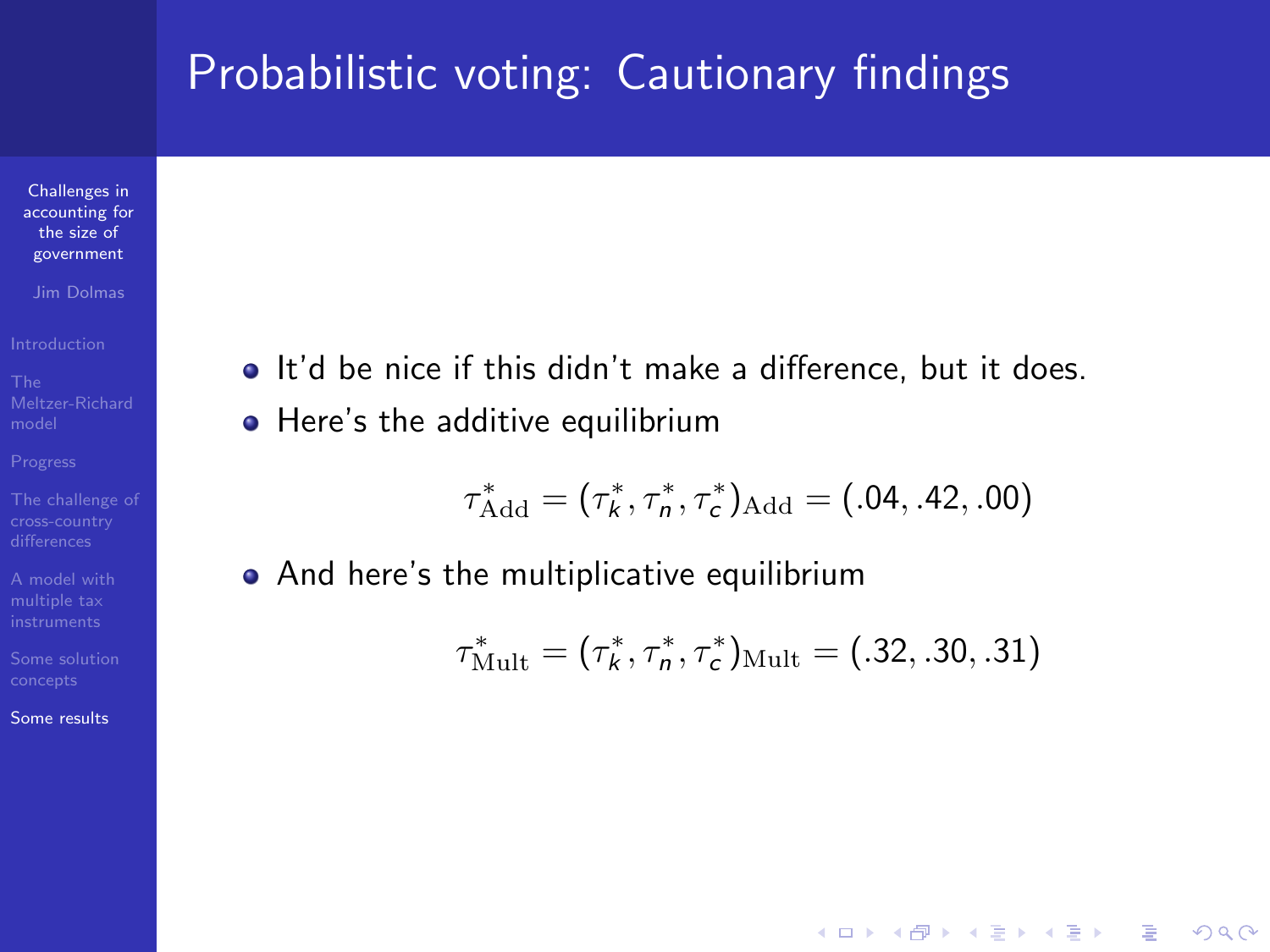### Probabilistic voting: Cautionary findings

Challenges in [accounting for](#page-0-0) the size of government

Jim Dolmas

[A model with](#page-16-0)

[Some results](#page-36-0)

Well, maybe they at least agree on the 'size of government'? It turns out, no:

$$
(\mathcal{T}/\mathcal{Y})_{\text{Add}} = 0.1\%
$$

$$
(\mathcal{T}/\mathcal{Y})_{\text{Mult}} = 29.3\%
$$

Additive is essentially using taxes just to pay what's required for G, multiplicative is doing Scandanavian-scale redistribution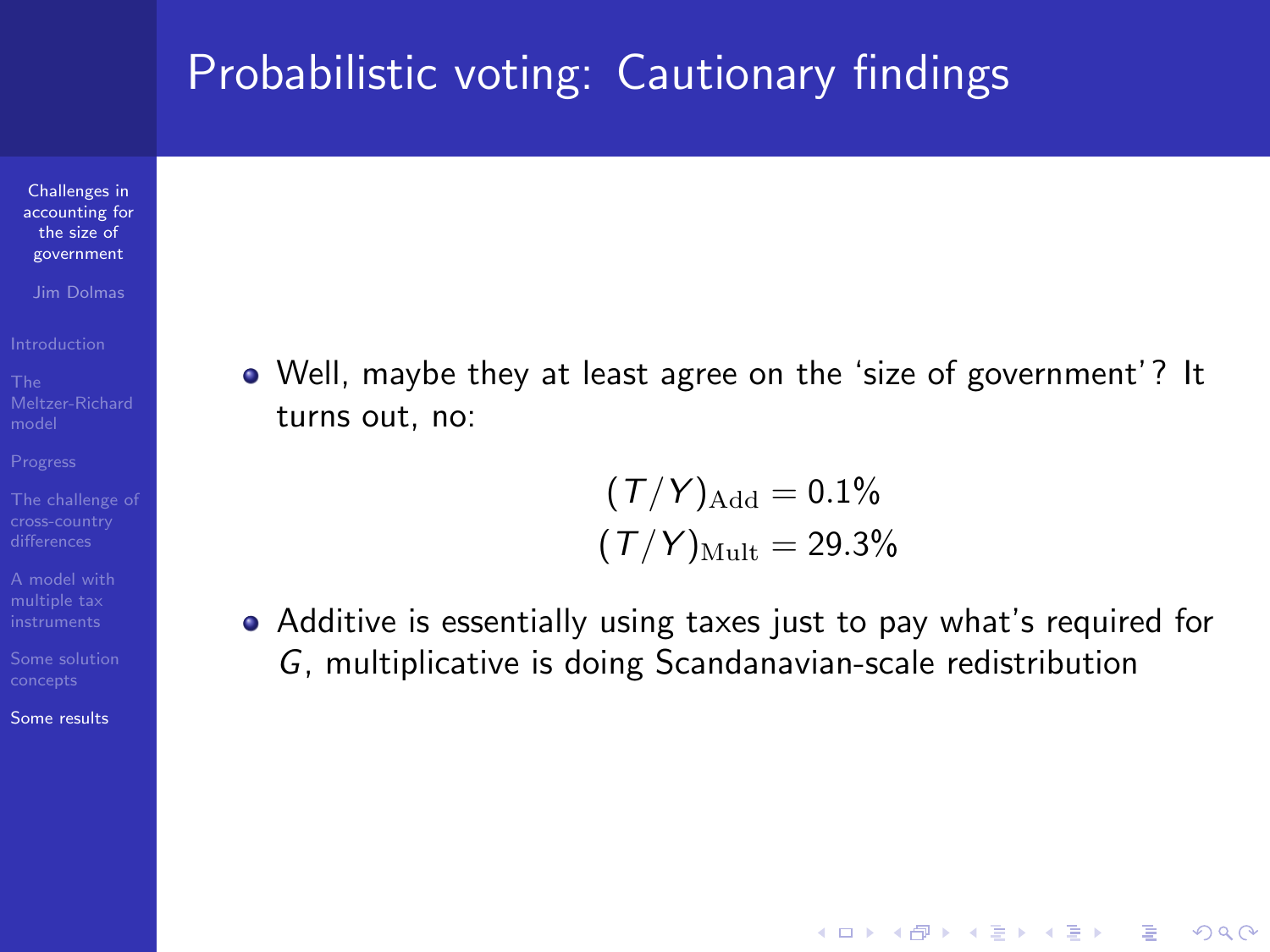# Probabilistic voting: What's going on?

Challenges in [accounting for](#page-0-0) the size of government

Jim Dolmas

[A model with](#page-16-0)

[Some results](#page-36-0)

- Can show that the two PV equilibria correspond to two different SWF-maximization problems
	- One is utilitarian:  $\mathit{SWF} = \sum p_i V_i$
	- One adds some curvature:  $\mathit{SWF} = \sum p_i \log(V_i)$
- Latter gives, in effect, more weight to poorer agents in FOC

**KORK STRAIN A BAR SHOP** 

• Lesson: need to be careful using probabilistic voting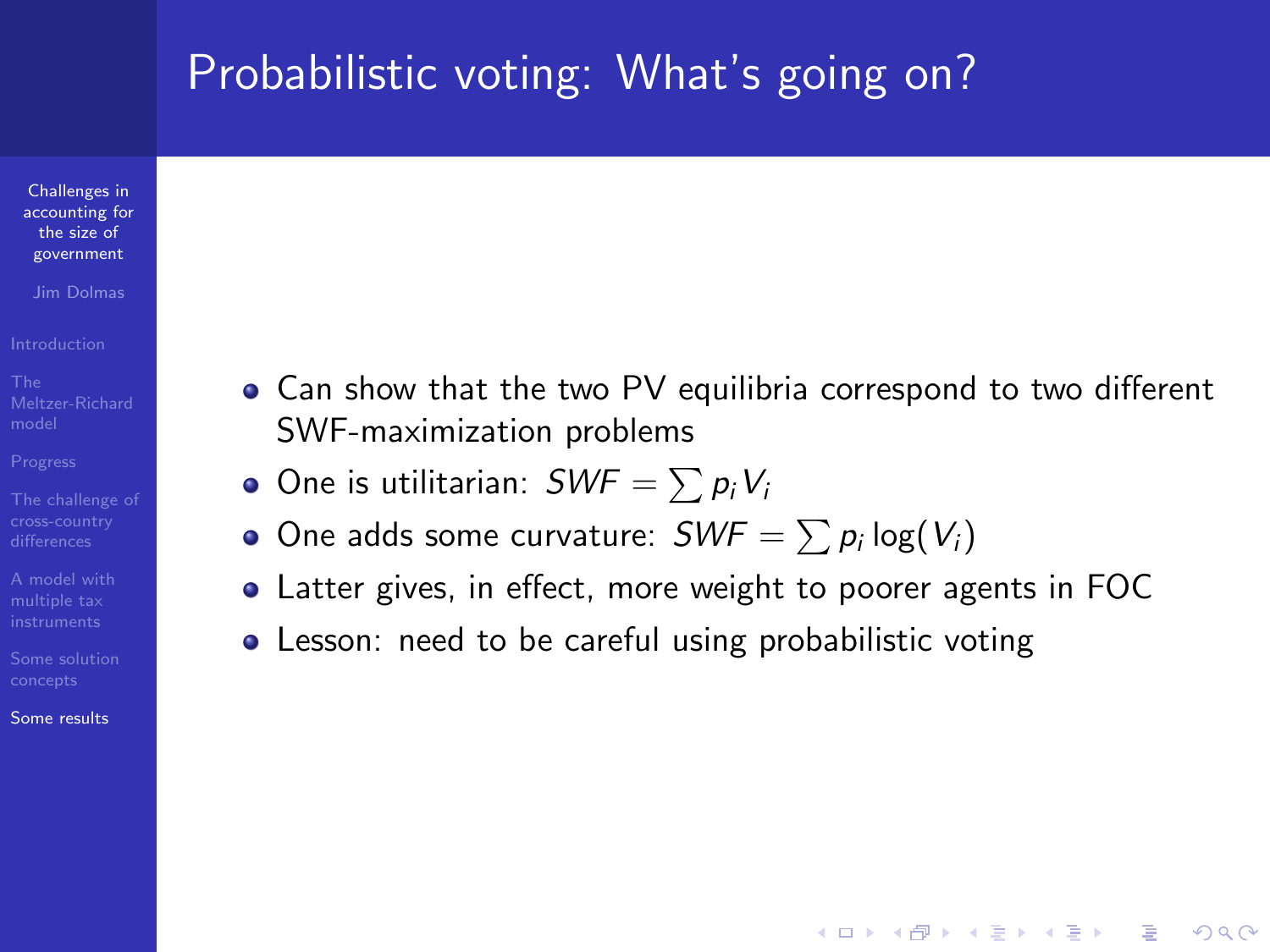#### Pareto set & uncovered set: Small, yet big

Challenges in [accounting for](#page-0-0) the size of government

Jim Dolmas

[A model with](#page-16-0)

[Some results](#page-36-0)

- Can only calculate P and U on fairly coarse grid:  $\tau_k$  and  $\tau_n$ range from 0% to 90% in increments of 2.5%,  $\tau_c$  goes from 0% to 140% in increments of 2.5%
- That's still over 78,000 alternatives, and we need to do a lot of pairwise comparisons
- Resulting Pareto set—tax vectors that don't have unanimously preferred alternatives—is 'small' in some sense: just 6.2% of entire issue space.

- Uncovered set slightly smaller: about 5.6% of issue space
- But they're big relative to the OECD data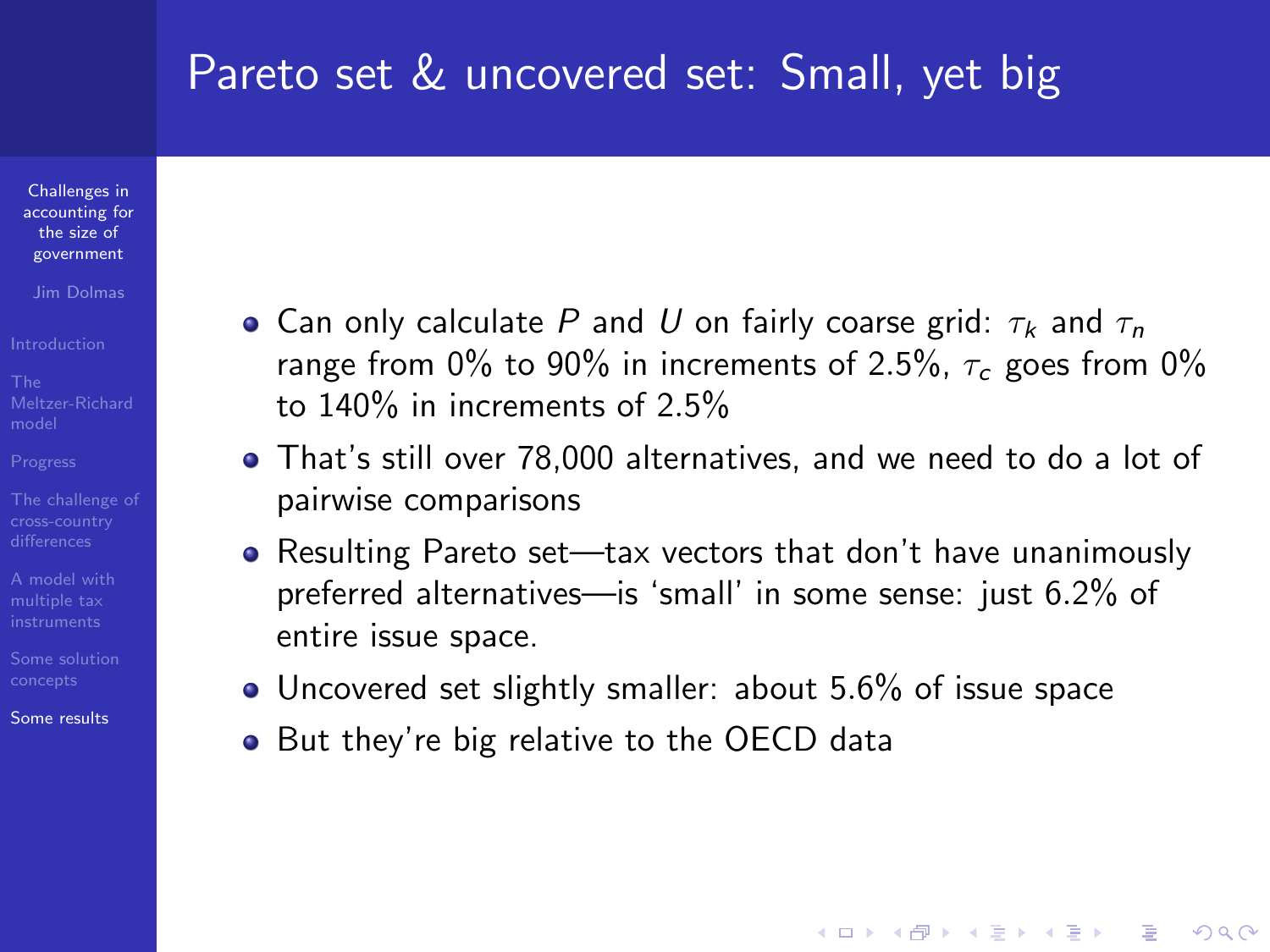## The Pareto set

Challenges in [accounting for](#page-0-0) the size of government

Jim Dolmas

[Some results](#page-36-0)



 $2Q$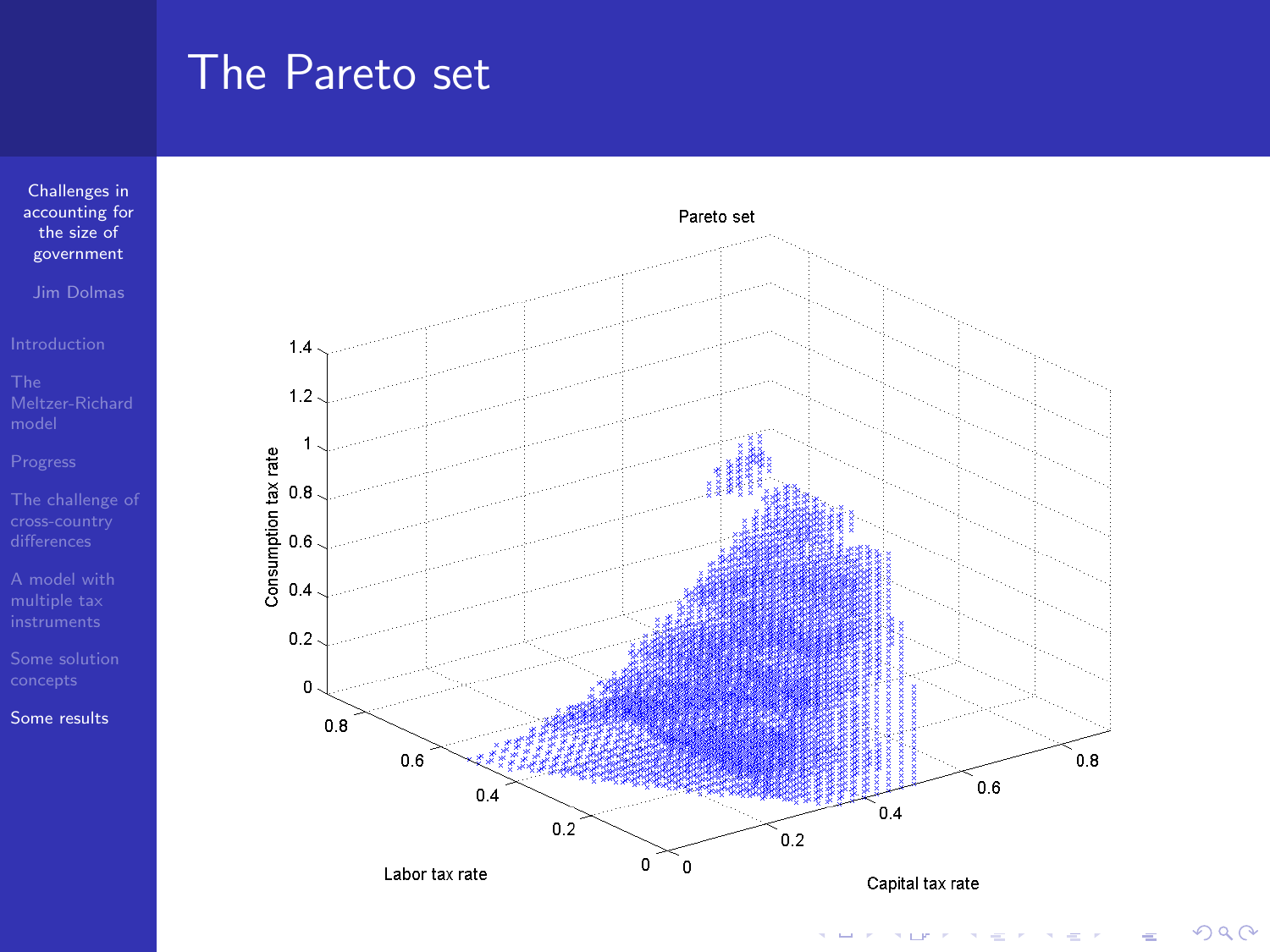# The uncovered set: Only slightly smaller,



Jim Dolmas

[Some results](#page-36-0)



 $\leftarrow$   $\Box$ 

 $2Q$ Þ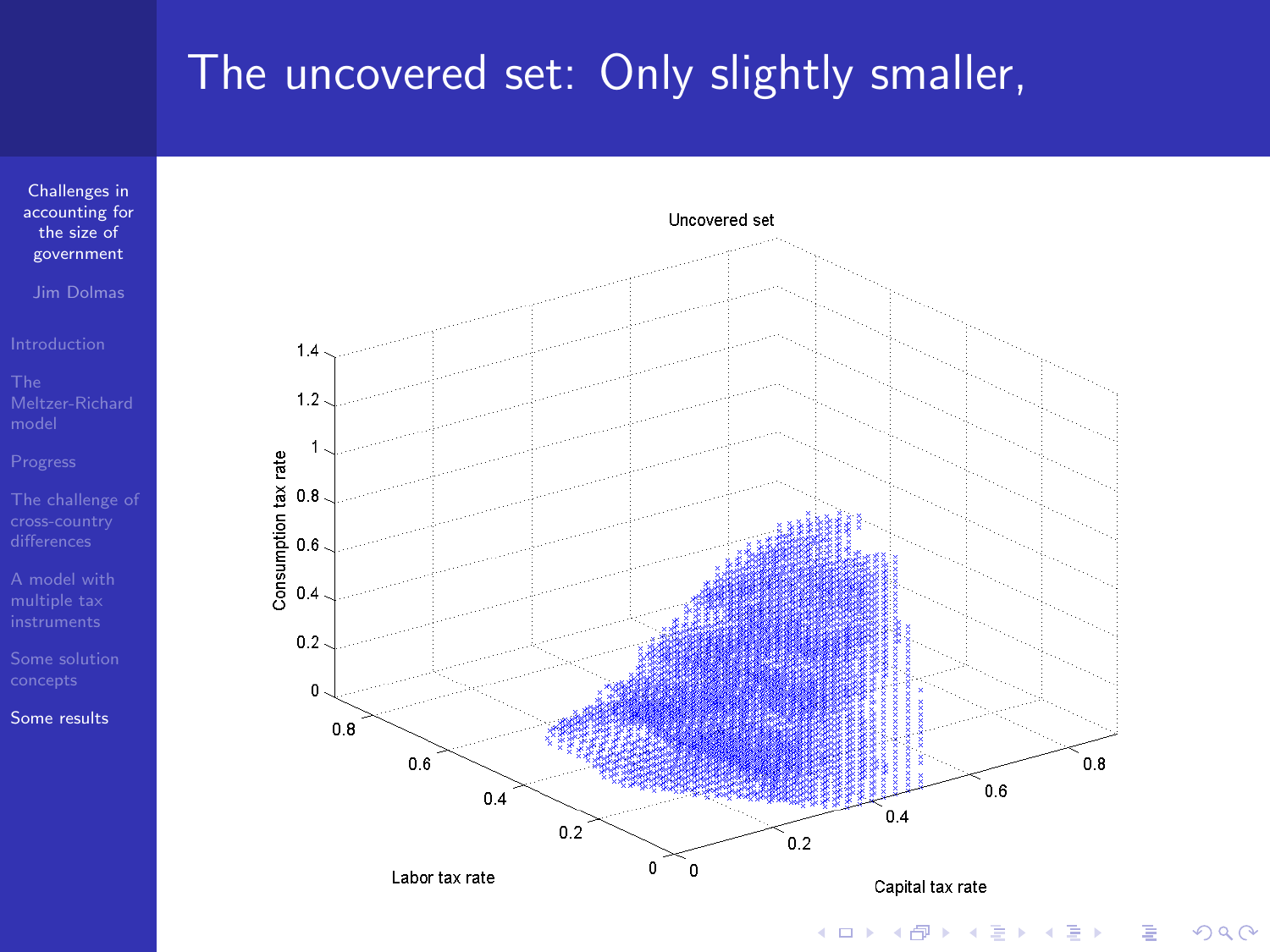# The uncovered set: a cloud around the OECD data



Jim Dolmas

[A model with](#page-16-0)

[Some results](#page-36-0)



 $290$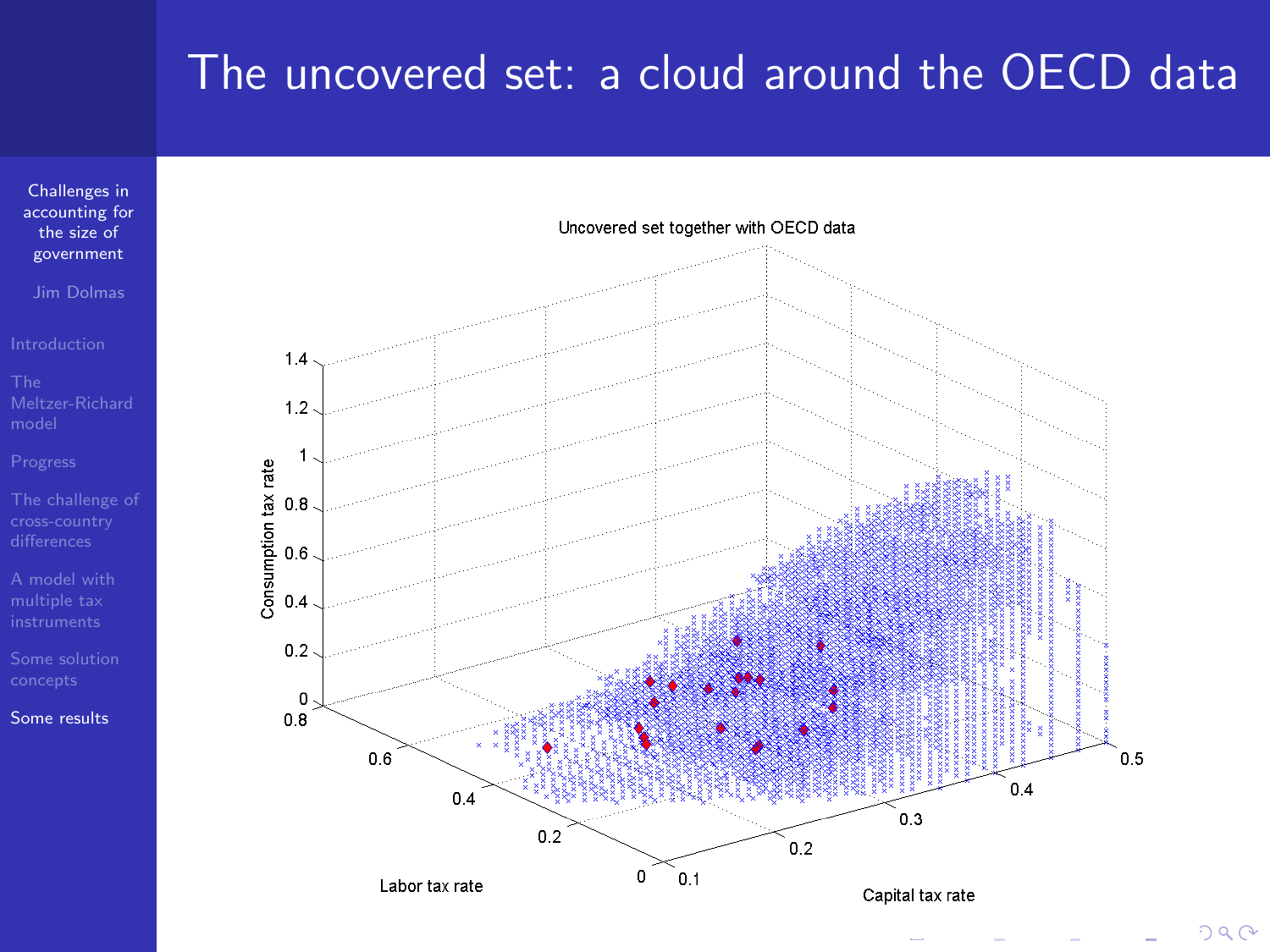# The uncovered set & OECD data: Only Greece is an outlier



Jim Dolmas

[A model with](#page-16-0)

[Some results](#page-36-0)

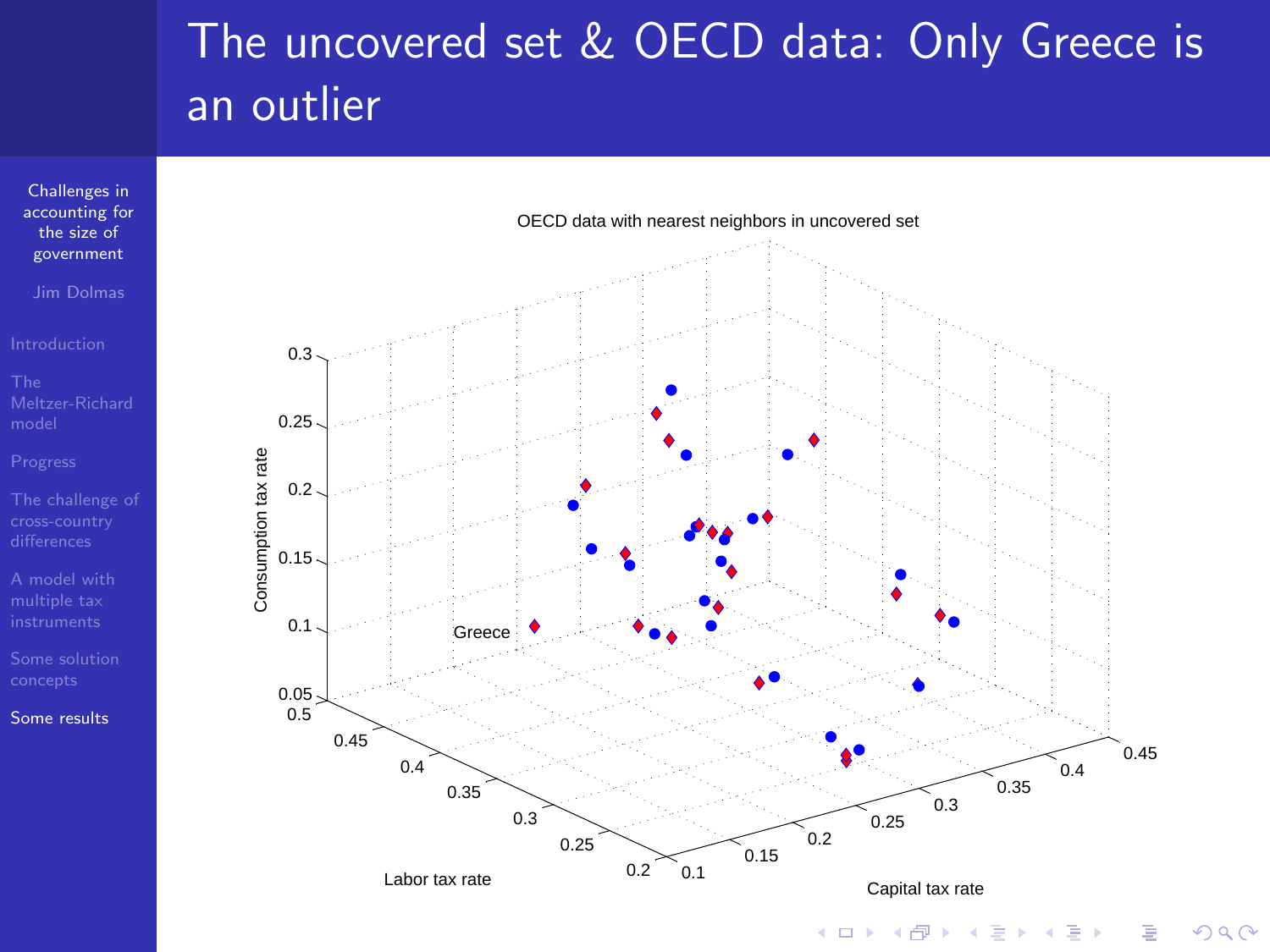# The uncovered set is consistent with a wide range of government sizes



Jim Dolmas

[A model with](#page-16-0)

[Some results](#page-36-0)



 $2990$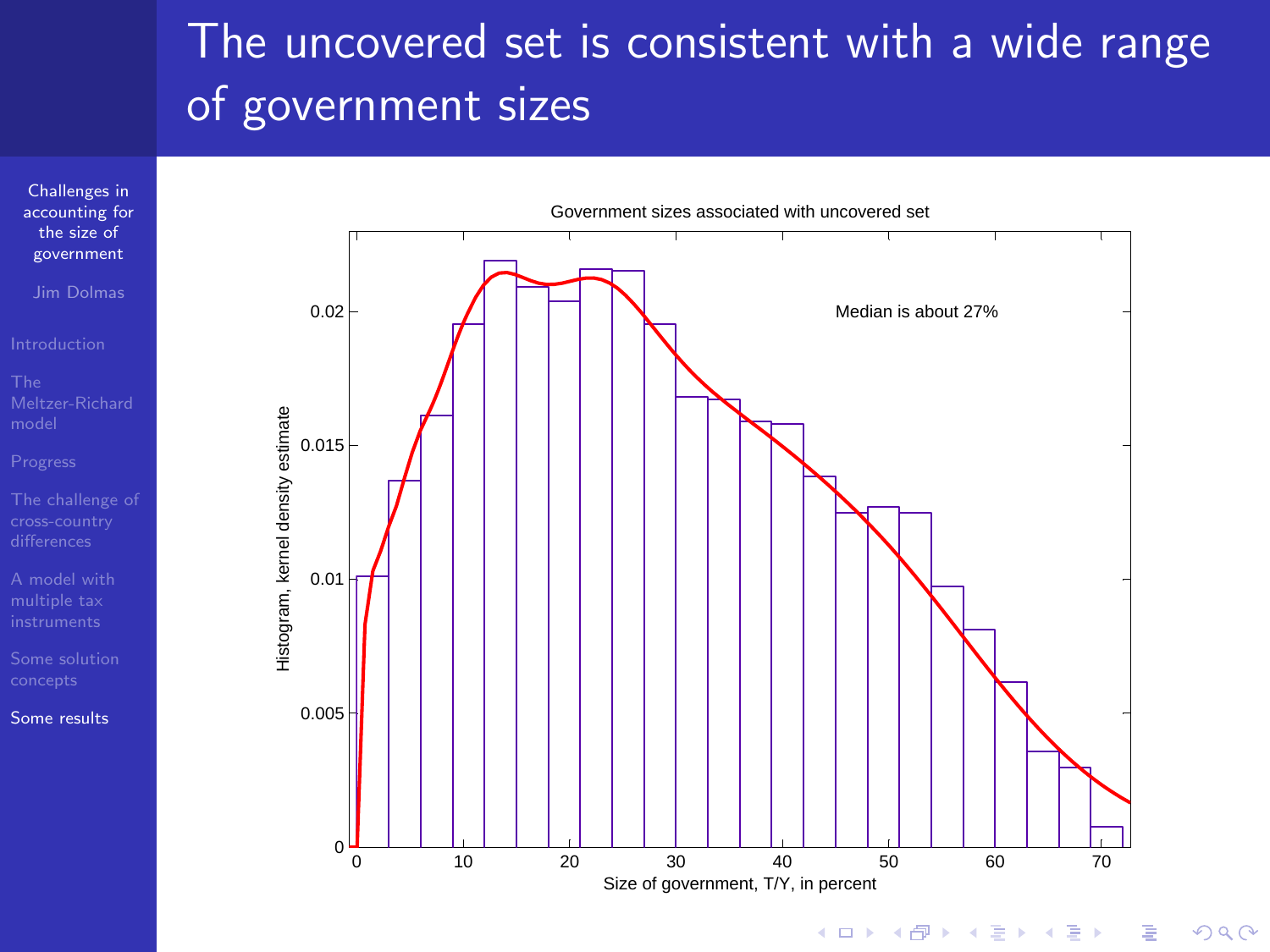#### The essential set

Challenges in [accounting for](#page-0-0) the size of government

Jim Dolmas

[A model with](#page-16-0)

[Some results](#page-36-0)

- $\bullet$  I had to cheat a bit here: even working just inside U, still have 4,384 alternatives
- Makes for a linear programming problem that's way too big
- What did I do? Project the uncovered set  $U$  onto a coarser grid (5% steps), gives 811 alternatives
- Solve LP problem on that coarser set
- Yields 103 alternatives that are played with positive probability in mixed-strategy equilibrium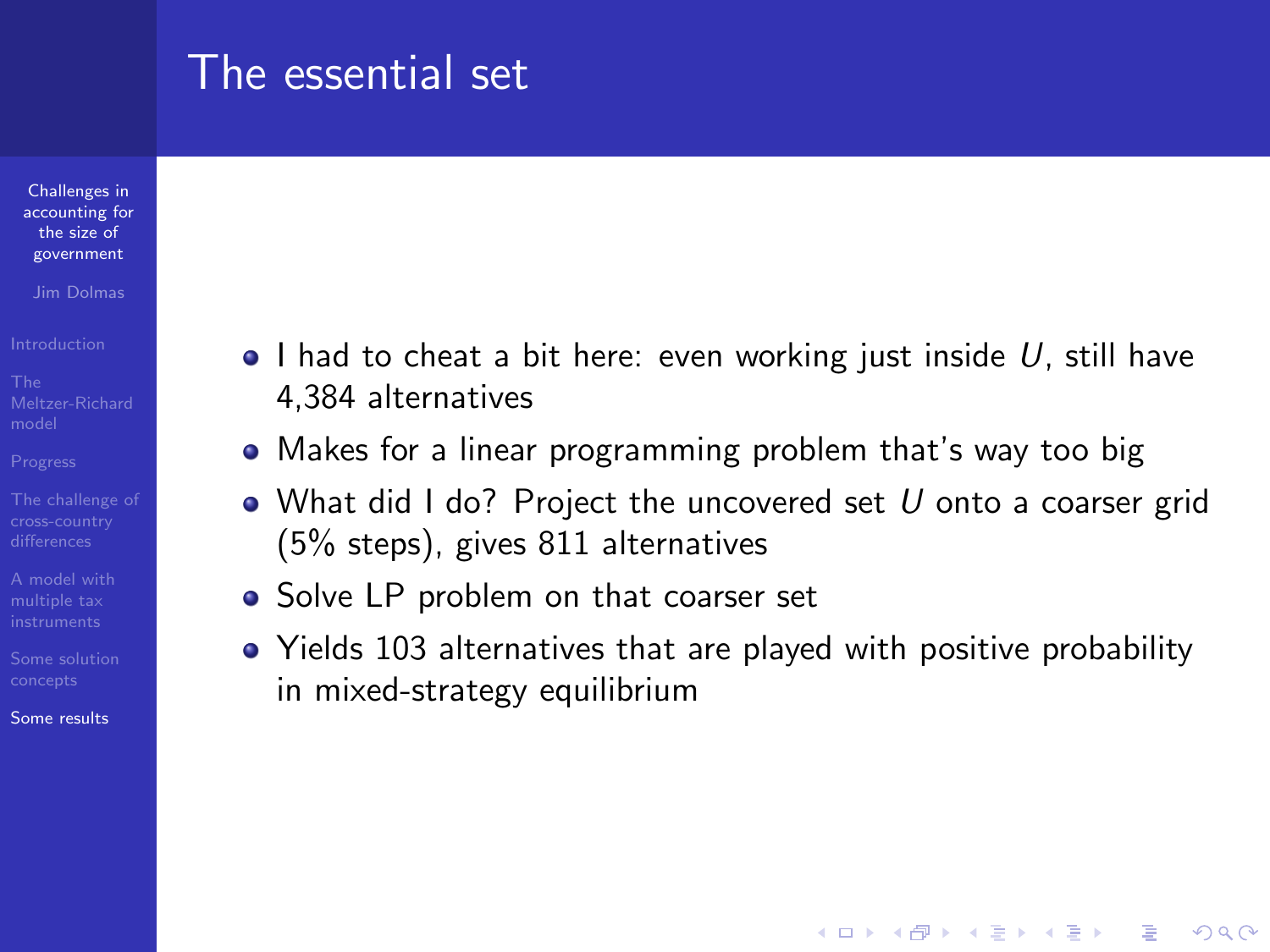## The essential set & the OECD data



Jim Dolmas

[A model with](#page-16-0)

[Some results](#page-36-0)



×.

 $2Q$ **TT**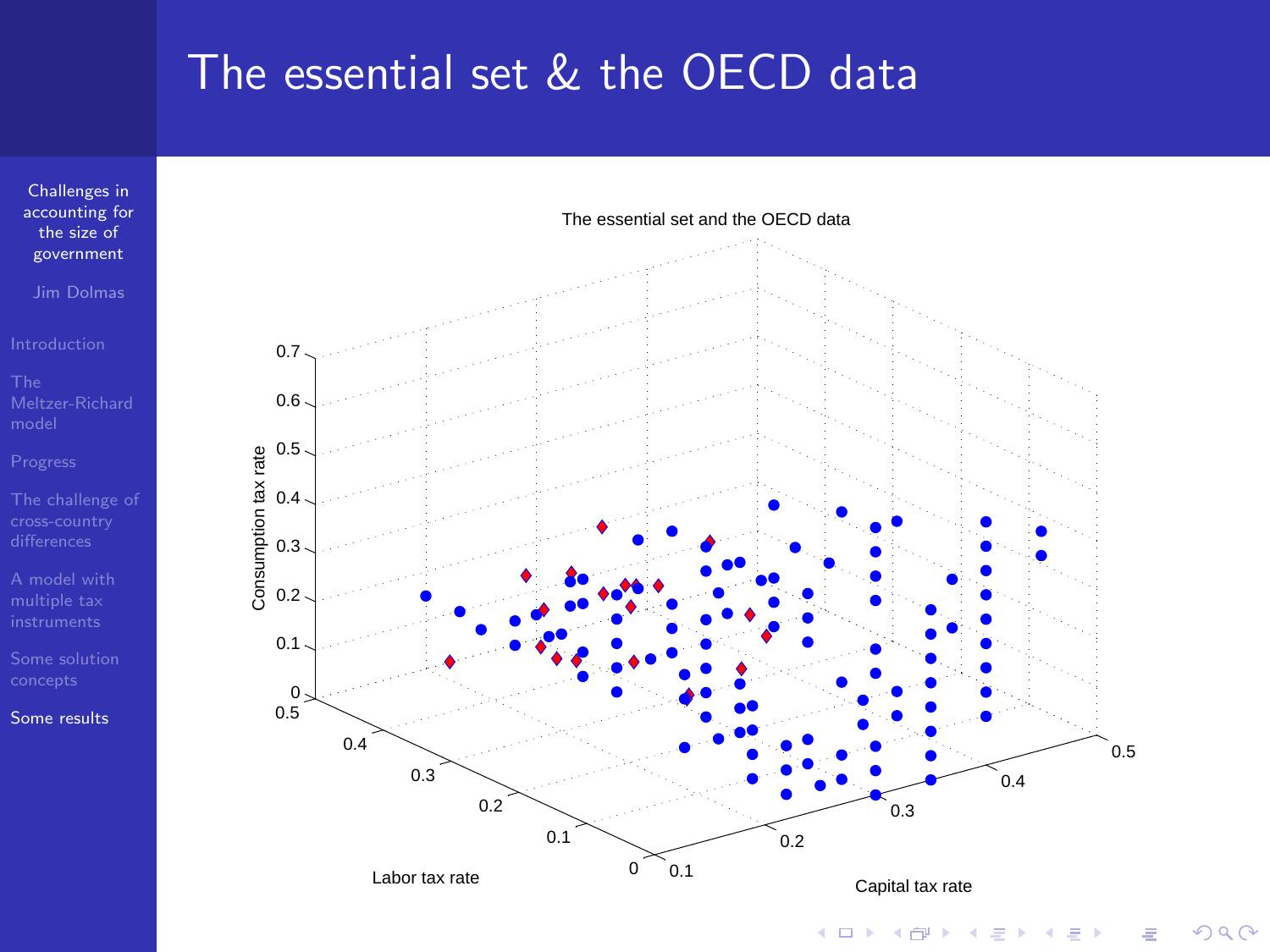# The OECD data and closest neighbors in  $E$ : there are a few outliers



 $-290$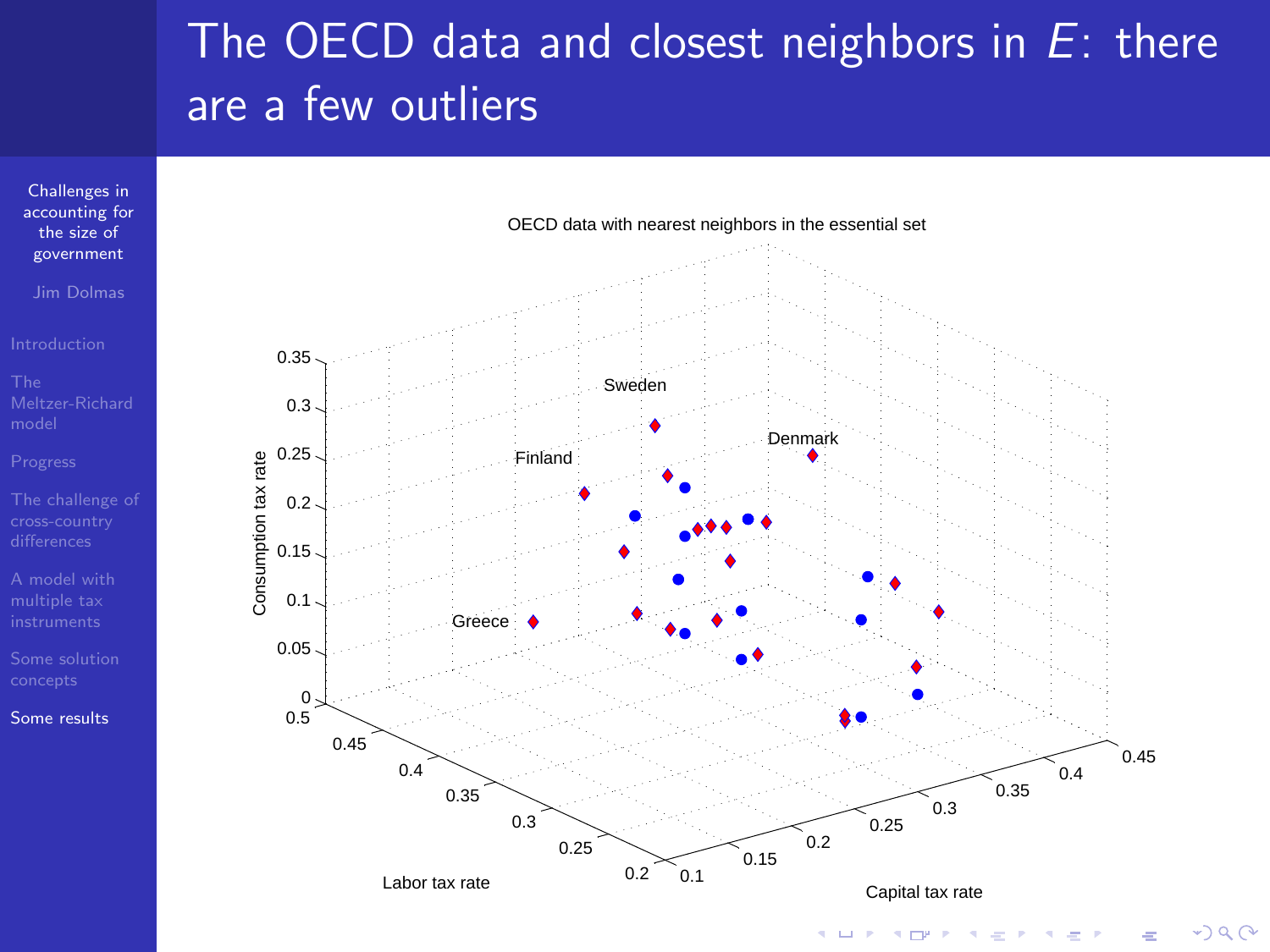# Taking the OECD data as set of alternatives

Challenges in [accounting for](#page-0-0) the size of government

Jim Dolmas

[A model with](#page-16-0)

[Some results](#page-36-0)

- What if we just make the issue space the 20 tax vectors from the Carey-Rabesona data?
- The Pareto set is all 20 countries
- Probabilistic voting outcomes

$$
(\tau_k^*, \tau_n^*, \tau_c^*)_{\text{Add}} = (12.9\%, 34.9\%, 15.5\%)
$$
  

$$
(\tau_k^*, \tau_n^*, \tau_c^*)_{\text{Mult}} = (32.7\%, 36.4\%, 18\%)
$$

**KORK STRAIN A BAR SHOP** 

—Greece and Netherlands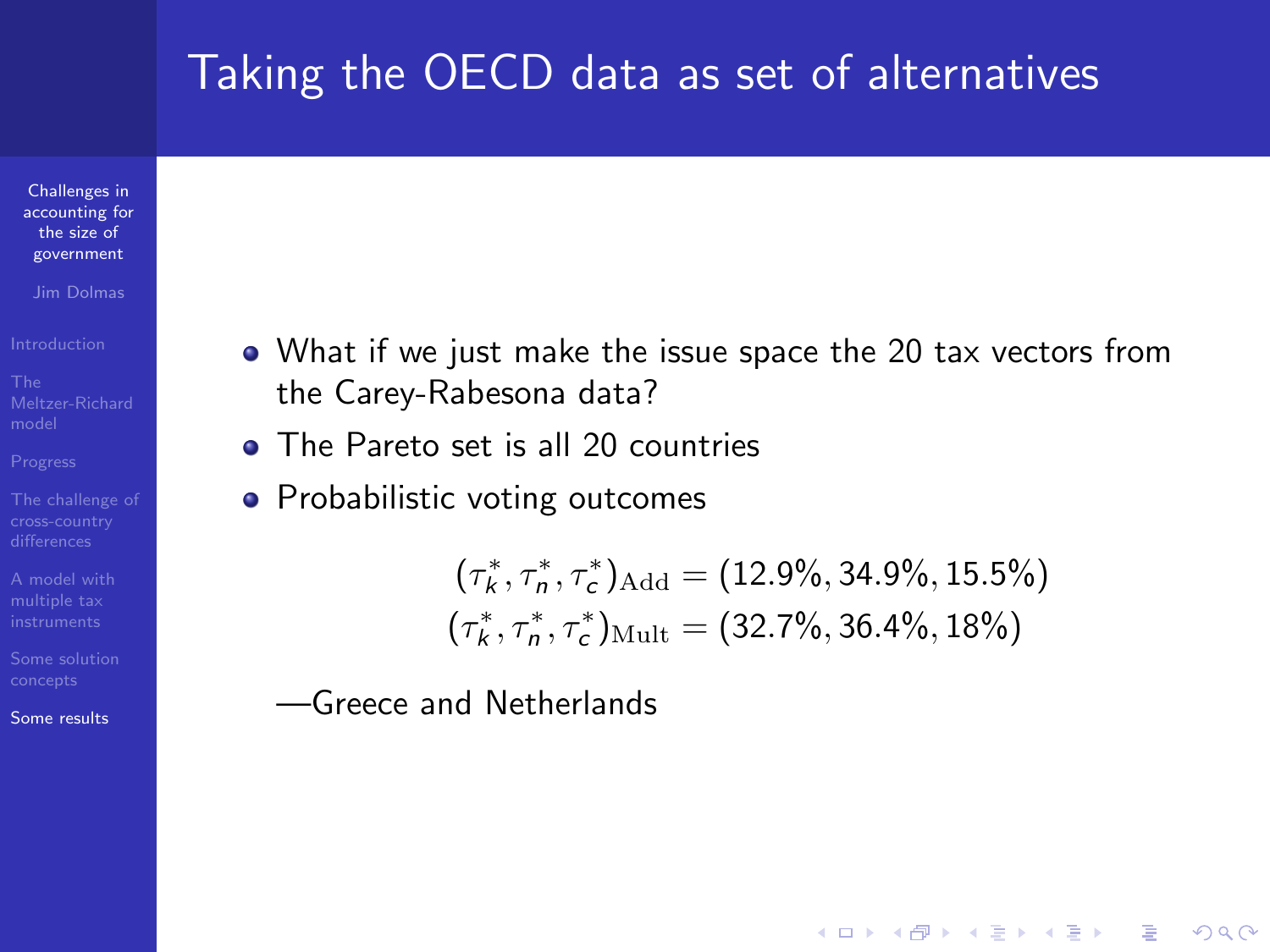# Taking the OECD data as set of alternatives

Challenges in [accounting for](#page-0-0) the size of government

Jim Dolmas

[A model with](#page-16-0)

[Some results](#page-36-0)

The uncovered set consists of 12 countries, the essential set 9 countries:

| Uncovered set | Fssential set |  |
|---------------|---------------|--|
| US            | US            |  |
| Switzerland   | Switzerland   |  |
| Australia     | Australia     |  |
| Canada        | Canada        |  |
| ltaly         | Spain         |  |
| Spain         | Korea         |  |
| France        | Austria       |  |
| UK            | Netherlands   |  |
| Korea         | Finland       |  |
| Austria       |               |  |
| Netherlands   |               |  |
| Finland       |               |  |

**KORK STRATER STRAKES**